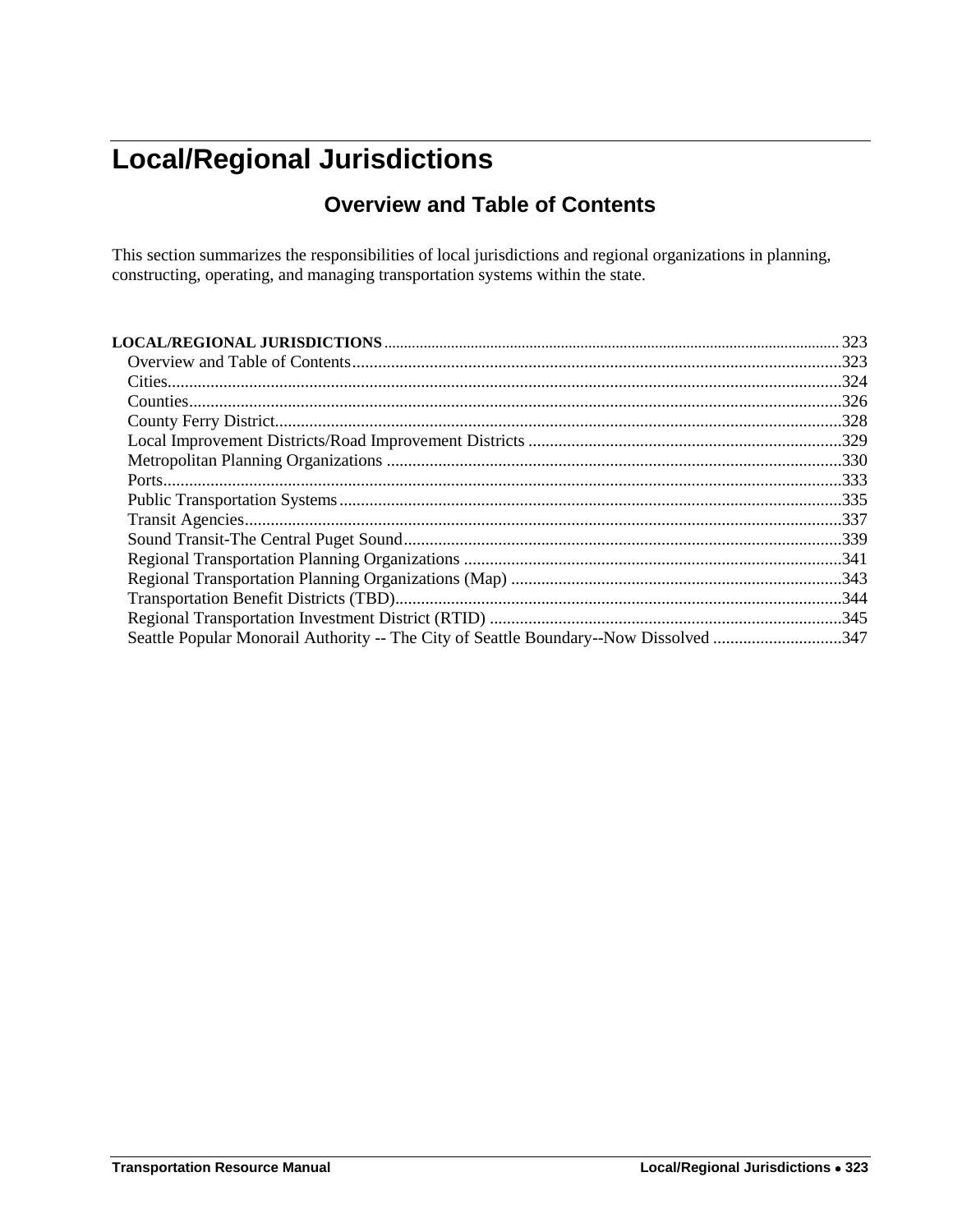# <span id="page-1-0"></span>JURISDICTION: **Cities**

RCW: 35.72–35.79

## BACKGROUND

- Cities and towns are responsible for 16,421 miles of streets and approximately 676 bridges in the 281 incorporated municipalities of the state.
- Currently about 70% of cities' transportation funding is generated from local revenue sources, 19% from state revenues, and 11% from federal sources.

### PROGRAM

- Maintenance, construction, and management of city streets and bridges.
- Cities also have maintenance, construction, and management responsibility for City Streets as Part of State Highways (RCW 47.24). Cities under 25,000 in population have street illumination, street cleaning, catch basins, storm water facilities, and traffic and parking enforcement responsibilities on Limited Access state highways. Cities over 25,000 have the additional responsibilities of slope stability and traffic control signals on Limited Access state highways.
- Six-year plans for city street construction programs must be adopted before July 1 of each year and submitted to the Washington State Department of Transportation within 30 days of adoption (per RCW 36.81.121).

# FUNDING

- 2.96 cents per gallon of the state motor fuel tax
	- Referred to as the statutory or normal distribution to cities
	- Distributed to cities on a per capita basis
- Grants from the Urban Arterial Trust Account, the Transportation Improvement Account, the Small Cities Account programs of the Transportation Improvement Board, and the Freight Mobility Strategic Investment Program of the Freight Mobility Strategic Investment Board (FMSIB).
- Federal-aid programs
	- National Highway System
	- Bridge Rehabilitation and Replacement
	- Congestion Mitigation and Air Quality
	- Surface Transportation Program
	- o Distribution by Population
	- Transportation Enhancements
	- Highway Safety Improvement Program
	- High Risk Rural Roads
	- Safe Routes to Schools
	- Surface Transportation Program–Flexible
		- o Distribution by Population
		- o Freight Projects
		- o Legislative Projects
- General-purpose local revenue sources, including local retail sales and use taxes, real and personal property taxes, local real estate excise taxes, other licenses, impact fees, and other fees and taxes.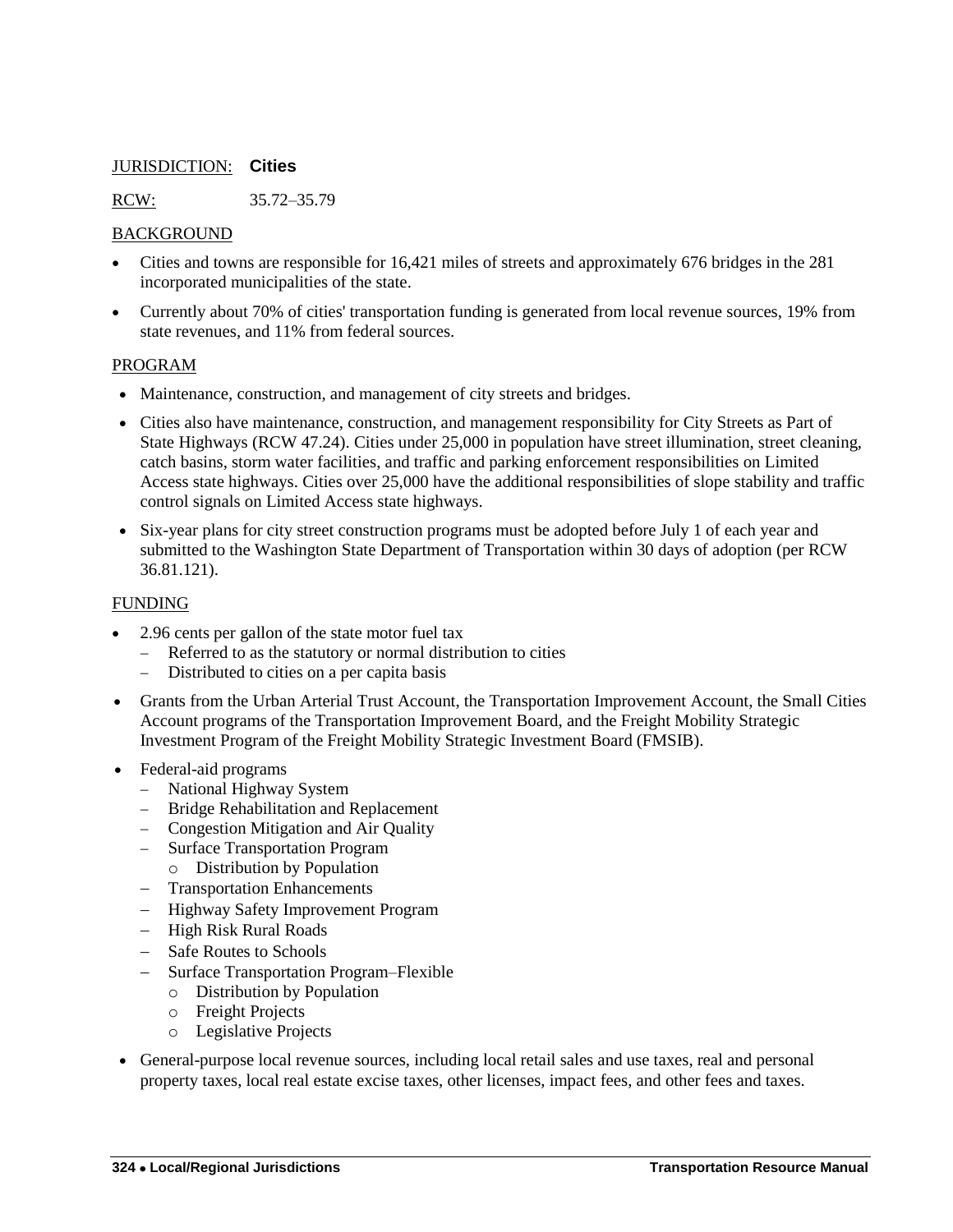- Transportation local option taxes
	- Commercial parking tax
	- Border area motor fuel tax (for cities along the Canadian border)<br>- Portion of countywide local option motor fuel tax
	- Portion of countywide local option motor fuel tax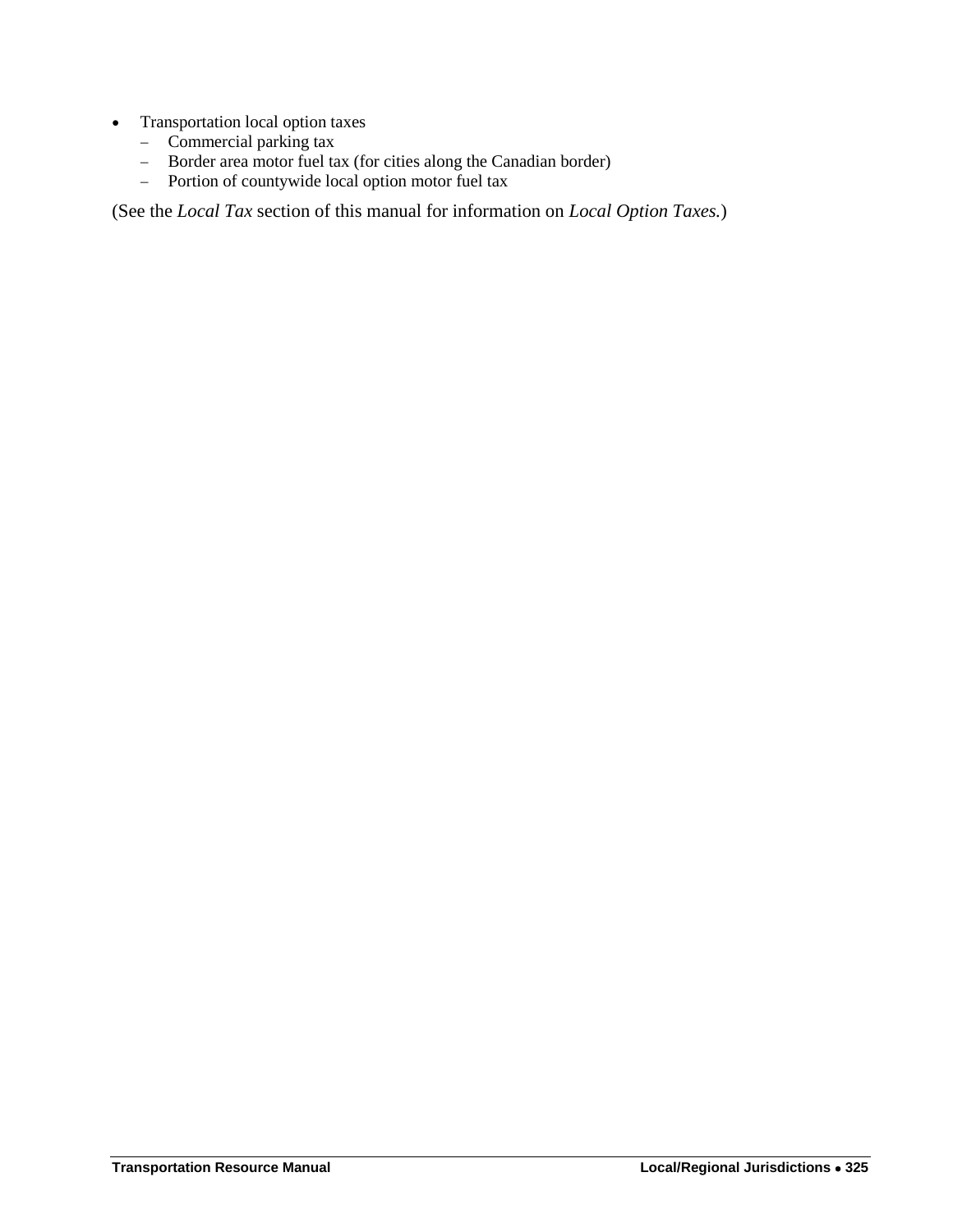# <span id="page-3-0"></span>JURISDICTION: **Counties**

RCW 36.73, 36.79, 46.68.090, 84.52.043

# BACKGROUND

- County Road Administration Board (CRAB) sets administrative standards and provides oversight for the county road departments of each of the 39 counties.
- Counties are responsible for managing 39,828 miles of roads and approximately 3,264 bridges in the unincorporated areas across the state.
- Currently, about 62% of counties' transportation funding is generated from local revenue sources, 27% from state revenues, and 11% from federal sources.

# PROGRAM

- Maintenance, construction, management, and operation of county roads and bridges.
- Six-Year plans for county road, trail, and ferry construction programs must be adopted by each county prior to adoption of its annual budget and be submitted to the Washington State Department of Transportation and CRAB within 30 days of adoption (per RCW 36.81.121). Annual programs must be adopted prior to adoption of annual road budget.
- Projects submitted as a part of County Roads Administration Board, Transportation Improvement Board, or federal grant applications must be included in the Six-Year plans.

# FUNDING

- 4.92 cents per gallon of state motor fuel tax
	- Referred to as statutory or normal county distribution
	- Distributed to counties using formula based upon mileage, needs, resources, and population
- Grants and distributions from County Road Administration Board (CRAB)
	- County Arterial Preservation Program
		- o 0.45 cents per gallon of state motor vehicle fuel tax
		- o Distributed to counties according to percentage of arterial lane miles
	- Rural Arterial Program
		- o 0.58 cents per gallon of state motor vehicle fuel tax
		- o Regional distribution based on rural land area and mileage of paved county rural arterials and collectors. Within each region, distribution is competitive based on statutory criteria.
- Grants from the Urban Arterial Trust Account, and the Freight Mobility Strategic Investment Program of the Freight Mobility Strategic Investment Board.
- Federal-aid programs
	- National Highway System
	- Bridge Rehabilitation and Replacement
	- Congestion Mitigation and Air Quality
	- Surface Transportation Program
		- o Distribution by Population
	- Transportation Enhancements
	- Highway Safety Improvement Program
	- o High Risk Rural Roads
	- Safe Routes to Schools
	- Surface Transportation Program Flexible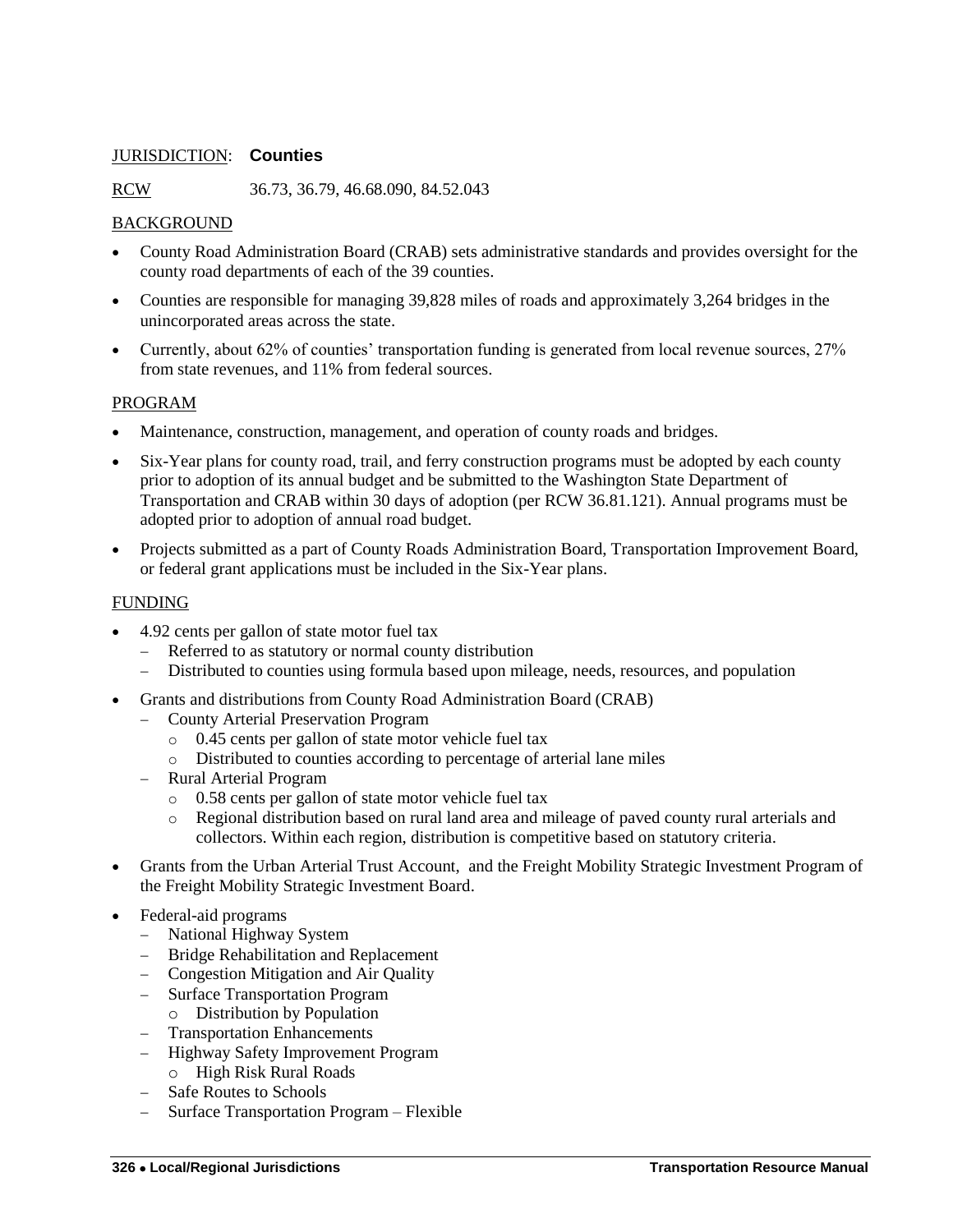- o Distribution by Population
- o Freight Projects
- o Legislative Projects
- County road levy (property tax) in the unincorporated areas of a county (maximum \$2.25/\$1,000).
- Transportation local option taxes
	- Countywide motor vehicle fuel tax (10% of state fuel tax)
	- Commercial parking tax
	- Local option taxes for high occupancy vehicle (HOV) lanes
		- o MVET or employer tax
		- o Eligible counties are King, Pierce, and Snohomish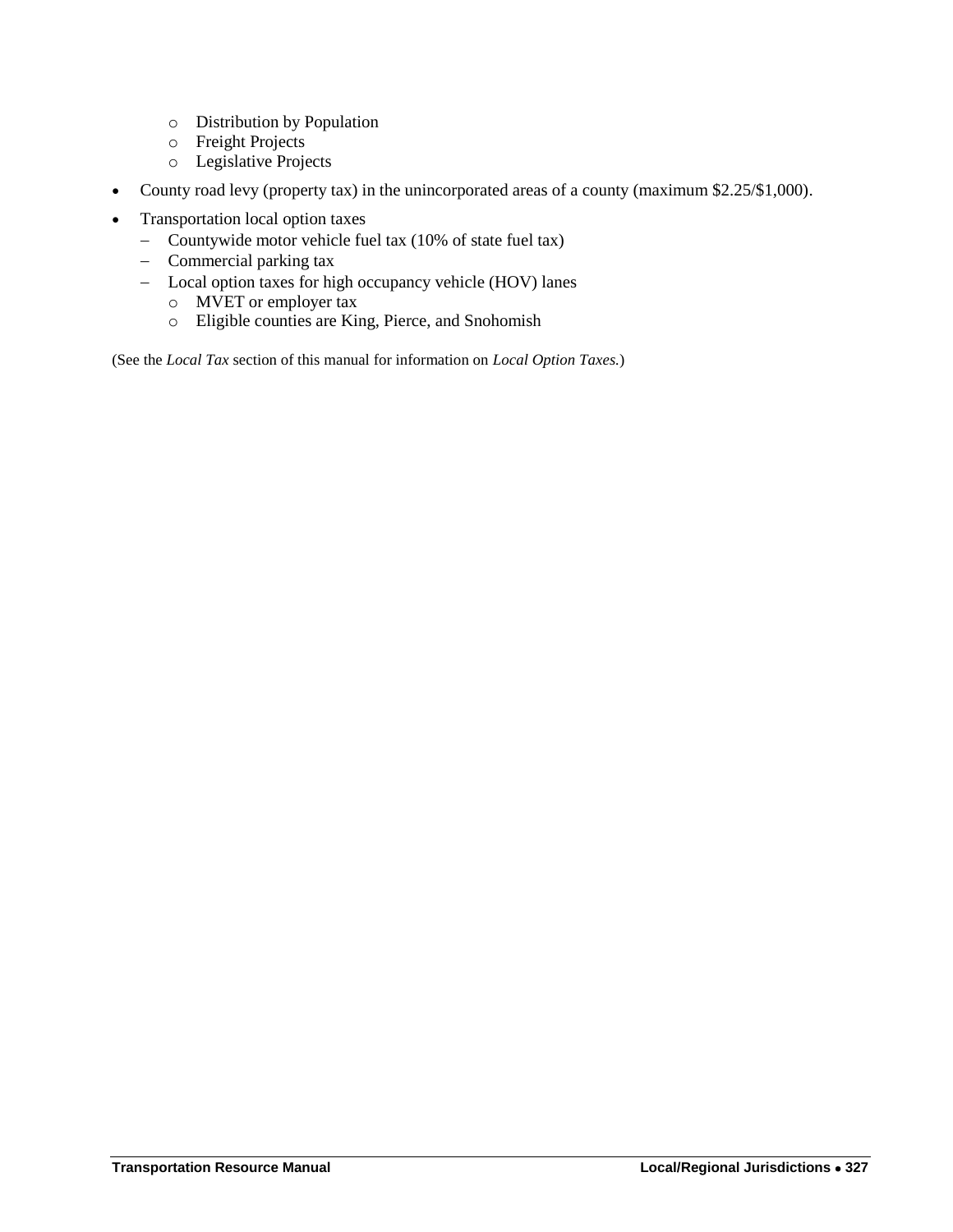# <span id="page-5-0"></span>JURISDICTION: **County Ferry District**

RCW: 36.54.110

# BACKGROUND

- Established by county legislative authority
- County legislative authority, acting independently, is ex-officio governing body
- District can be county-wide or a portion of a county
- Authority to operate passenger-only ferry service

# **FUNDING**

- Annual ad valorem property tax levies of up to 75 cents per \$1,000 of assessed valuation (councilmatic) (36.54.130)
- Voter approved annual excess property tax levies (36.54.140)

Using the authority outlined here, in May of 2008, King County established a County Ferry District for controlling and operating the Southworth to Vashon passenger-only ferry run. They assumed authority for this run as of July 1, 2008.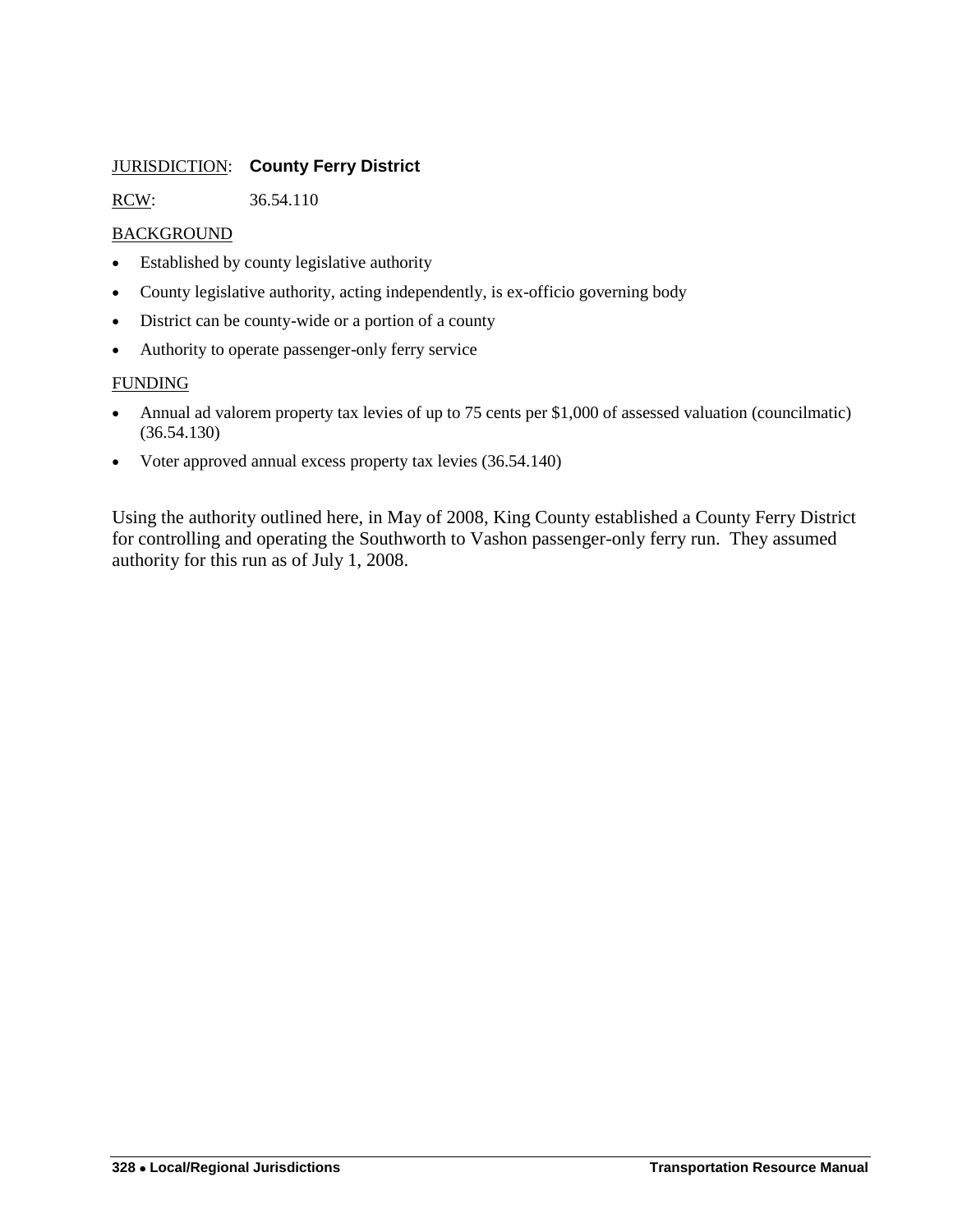# <span id="page-6-0"></span>JURISDICTION: **Local Improvement Districts/Road Improvement Districts**

RCW: 36.94.220 - 36.94.300; 35.43 – 35.56 (LID), 36.88 (RID)

# BACKGROUND

# **LIDs:**

- LID a special purpose financing mechanism that may be created by local governments to fund improvements in specific areas which are smaller than the unit of government.
- Local improvements must directly benefit nearby property owners (e.g., water main, sewers, or streets).
- Local governments that can create LIDs include cities, counties, port districts, water districts, transportation benefit district, and others.
- LIDs can be initiated by petition of property owners in an area or by local governments.
- Voter approval is not required for LID formation, but may be challenged by property owners.

# **RIDs:**

- Road Improvement District (RID) similar to LID, except that it funds road improvements in unincorporated areas.
- Counties initiate funding process.

# FUNDING

• Property owners who benefit from improvements are assessed at proportionate levels to pay for the improvements.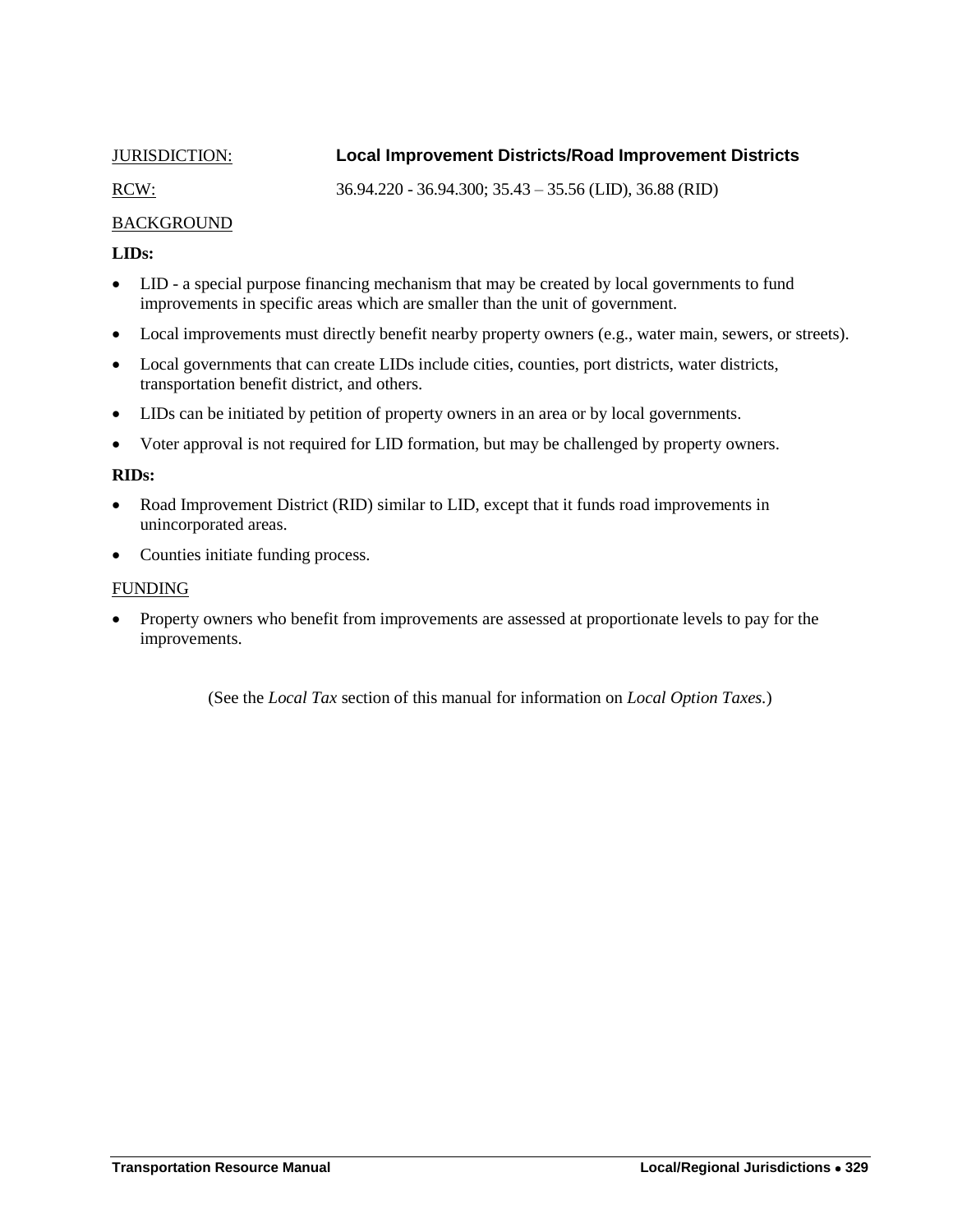<span id="page-7-0"></span>

| <b>JURISDICTION:</b> | <b>Metropolitan Planning Organizations</b>                                                 |
|----------------------|--------------------------------------------------------------------------------------------|
| RCW:                 | Authorized under federal law 23 U.S.C. 134, and PL 109-59 Sections 1107,<br>3005, and 6001 |

# BACKGROUND

- Federal law requires that there be designated transportation planning organizations in areas with urban population of 50,000 or greater.
- Metropolitan Planning Organizations (MPOs) are designated by local officials and the Governor.
- In urbanized areas, the Regional Transportation Planning Organization (RTPO) is the same as the MPO (RCW 47.80.020).
- There are eleven MPOs in Washington, including: Puget Sound Regional Council (PSRC), Southwest Washington Regional Transportation Council (SWRTC), Spokane Regional Transportation Council (SRTC), Benton-Franklin Council of Governments (BFCG), Yakima Conference of Governments (YVCOG), Thurston Regional Planning Council (TRPC), Whatcom Council of Governments (WCOG), Cowlitz-Wahkiakum Council of Governments (CWCOG), Wenatchee Valley Transportation Council (WVTC), Skagit Metropolitan Planning Organization (SMPO), and Lewis-Clark Valley Metropolitan Planning Organization (LCVMPO).
- MPOs with urban populations greater than 200,000 (PSRC, SRTC, and SWRTC) are designated as Transportation Management Areas (TMAs) and have expanded responsibilities under the federal transportation legislation--Safe, Accountable, Flexible, Efficient, Transportation Equity Act – A Legacy for Users (SAFETEA-LU).
- Each MPO has an executive or policy board consisting primarily of local elected officials and may include representatives of major employers, Washington State Department of Transportation (WSDOT), transit agencies, and port districts. Some MPOs (such as PSRC) also include legislators as board members.

# PROGRAM

- MPO requirements are part of the federal planning and programming statute, currently SAFETEA-LU, which was signed into law on August 10, 2005.
- MPOs are required to:
	- Carry out a continuing, coordinated, and comprehensive transportation planning process.
	- Prepare a financially constrained 20-year metropolitan transportation plan that serves as the basis for the selection of projects in the Transportation Improvement Program (TIP).
	- Develop a four-year TIP that includes a prioritized list of projects and a financial plan demonstrating how the program will be financed; it must be updated at least every four years.
	- Work with regional clean air authorities to develop transportation control measures for the air quality State Implementation Plan (SIP) in areas where national air quality standards have not been met.
- Additionally TMAs are required to:
	- Develop a system for monitoring and managing congestion in their metropolitan area.
	- Select projects for federal Surface Transportation Program (STP) and Congestion Mitigation/Air Quality (CMAQ) program funding.

In Washington, although not required by federal rules, MPOs for areas that do not qualify as TMAs can allocate federal CMAQ and STP funds for regional projects. In order to perform this selection, each MPO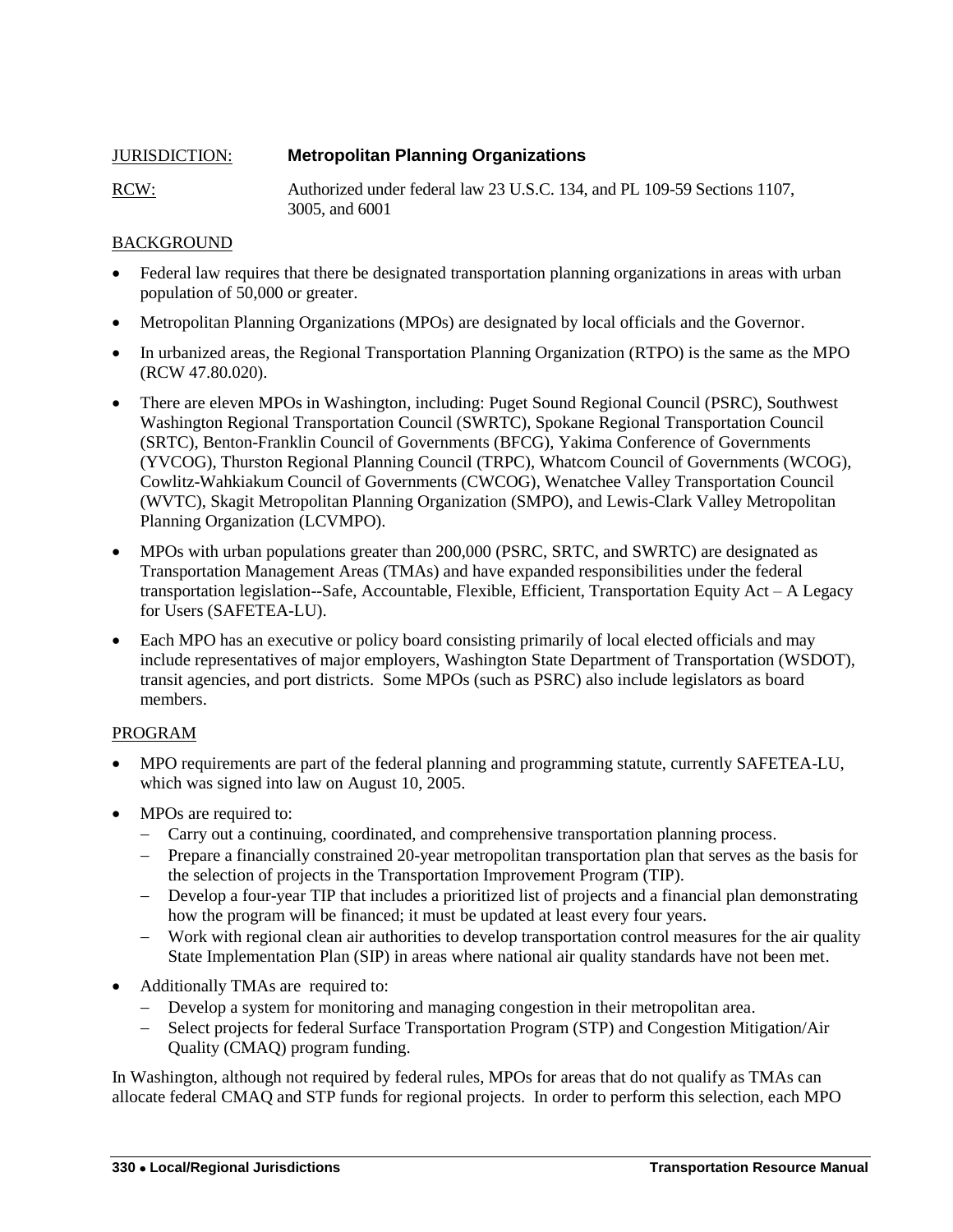must establish a process for project selection. The project selection process must involve local jurisdictions, and include port authorities, transit agencies, and other transportation providers and users.

# FUNDING

- In Federal Fiscal Year (FFY) 2008, Washington State received \$6.4 million from the Federal Highway Administration (FHWA) and \$1.9 from the Federal Transit Administration (FTA) to support MPO planning activities.
- WSDOT distributes federal funding through formulas developed cooperatively with the state's eleven MPOs and agreed to by FHWA or FTA for their respective agency's funds.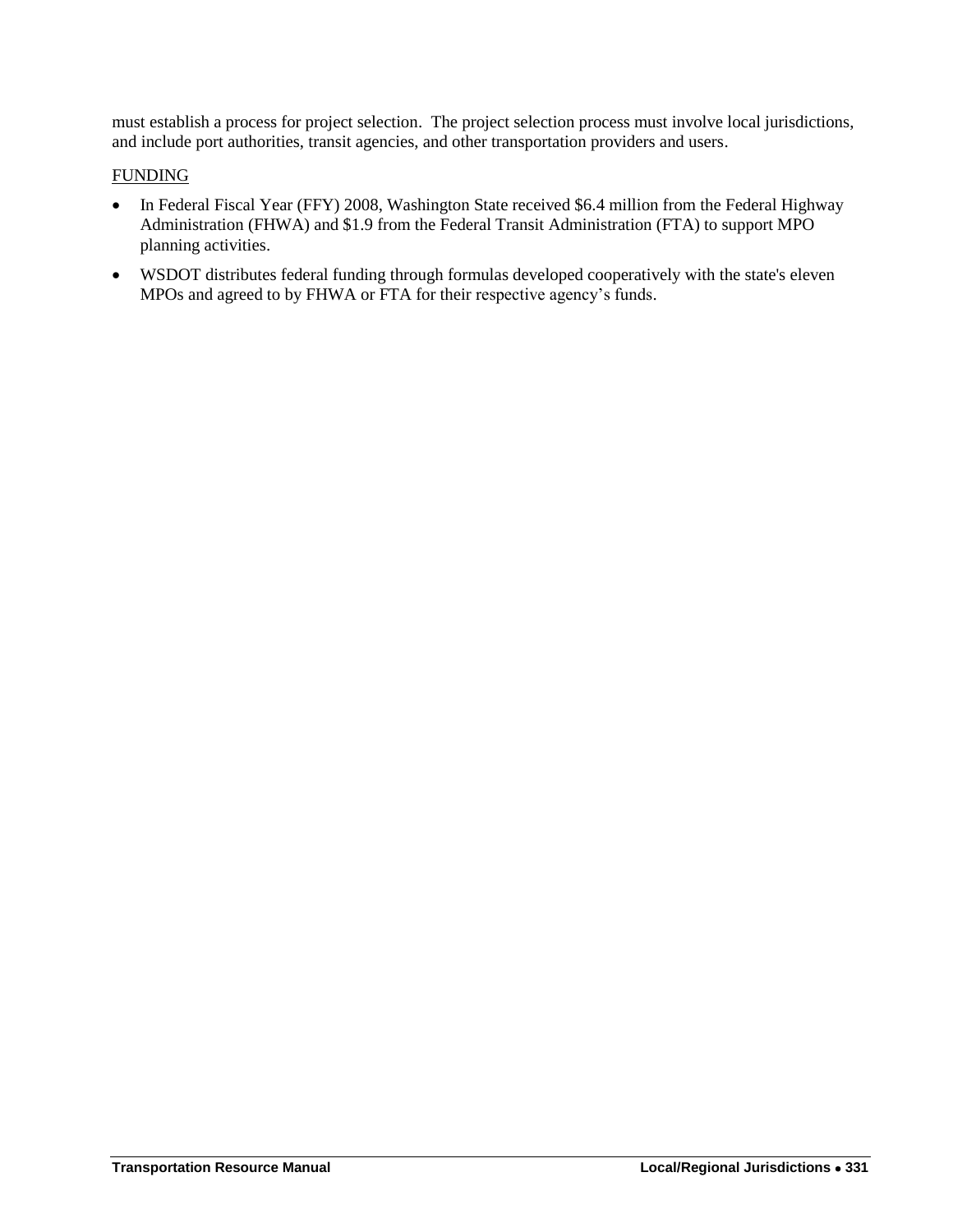# Metropolitan Planning Organizations



1dotteolygeo2tCartographytapecial/GIS/RTPO\_HSStmxd\TransportationResourceManualMaps/RTPO\_simple.mxd 9/29/08

Map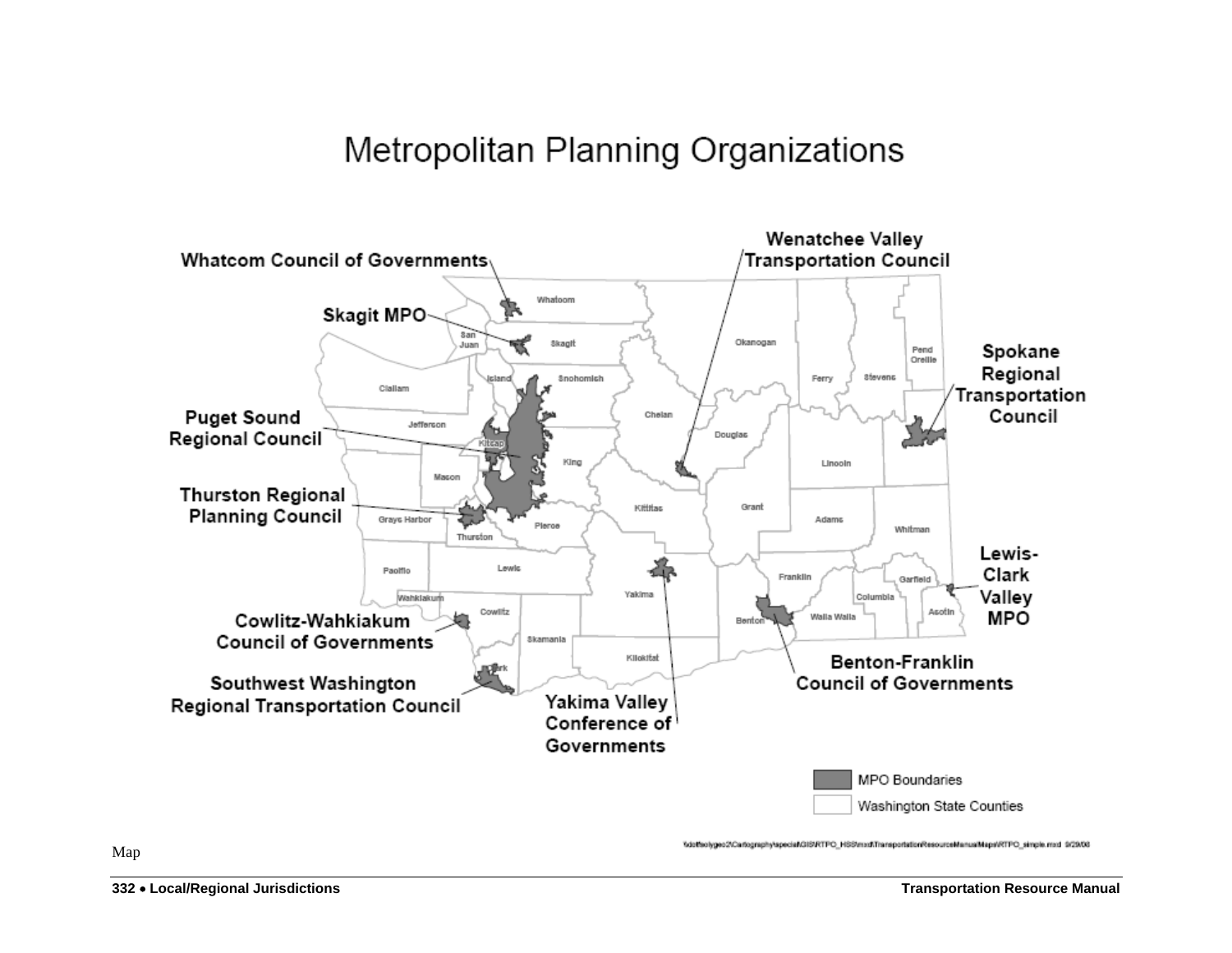### <span id="page-10-0"></span>JURISDICTION: **Ports**

RCW: Title 53

# **BACKGROUND**

- Ports are municipal corporations of the state and are classified as "special purpose districts" (organized to provide one or a small number of specific services)
- Can be smaller than a city or town, or as large as an entire county
- 75 public port districts in 33 of 39 counties
- 22 of the 75 districts located in two counties (12 Kitsap County and 10 Grant County)
- Formed with simple majority approval of voters residing within the proposed district's boundaries
- Proposition to form a port district may be placed on the ballot by either board of county commissioners or county voters' petition
- Policies set by each elected board of port commissioners

# PROGRAM

- Economic Development:
	- Buy and develop land for industrial purposes
	- Provide basic infrastructure to industrial sites
	- Construct buildings
	- Manage long-term leases with port tenants
- Transportation:
	- Marine shipping
	- Fishing terminal development
	- Commercial and recreational marinas
	- Air transport

# FUNDING

 User fees, property lease and rental fees, property tax levies, interest income, federal grants and bond proceeds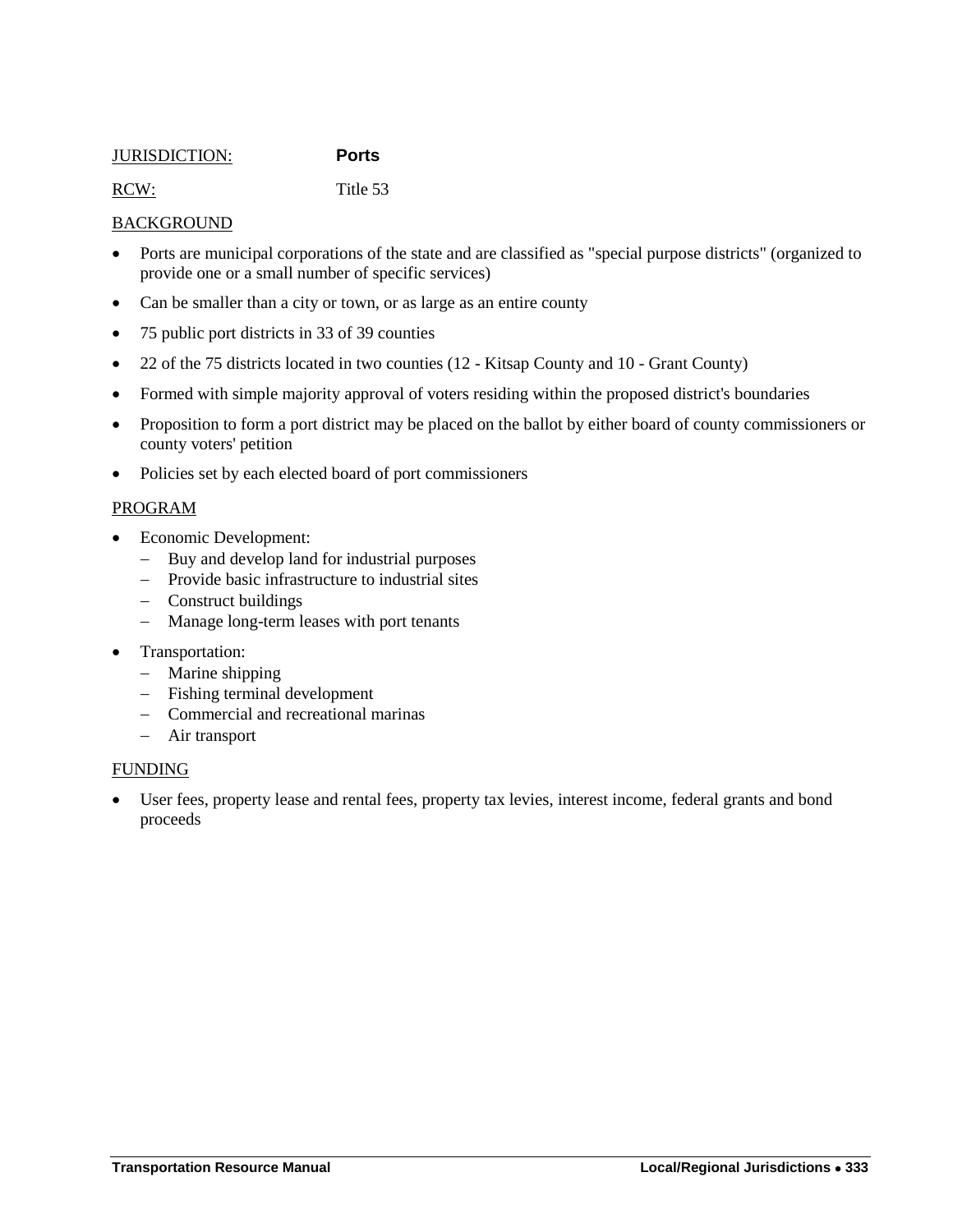

**NOTE: The Port of Tahuya in Mason County was dissolved in 2006.**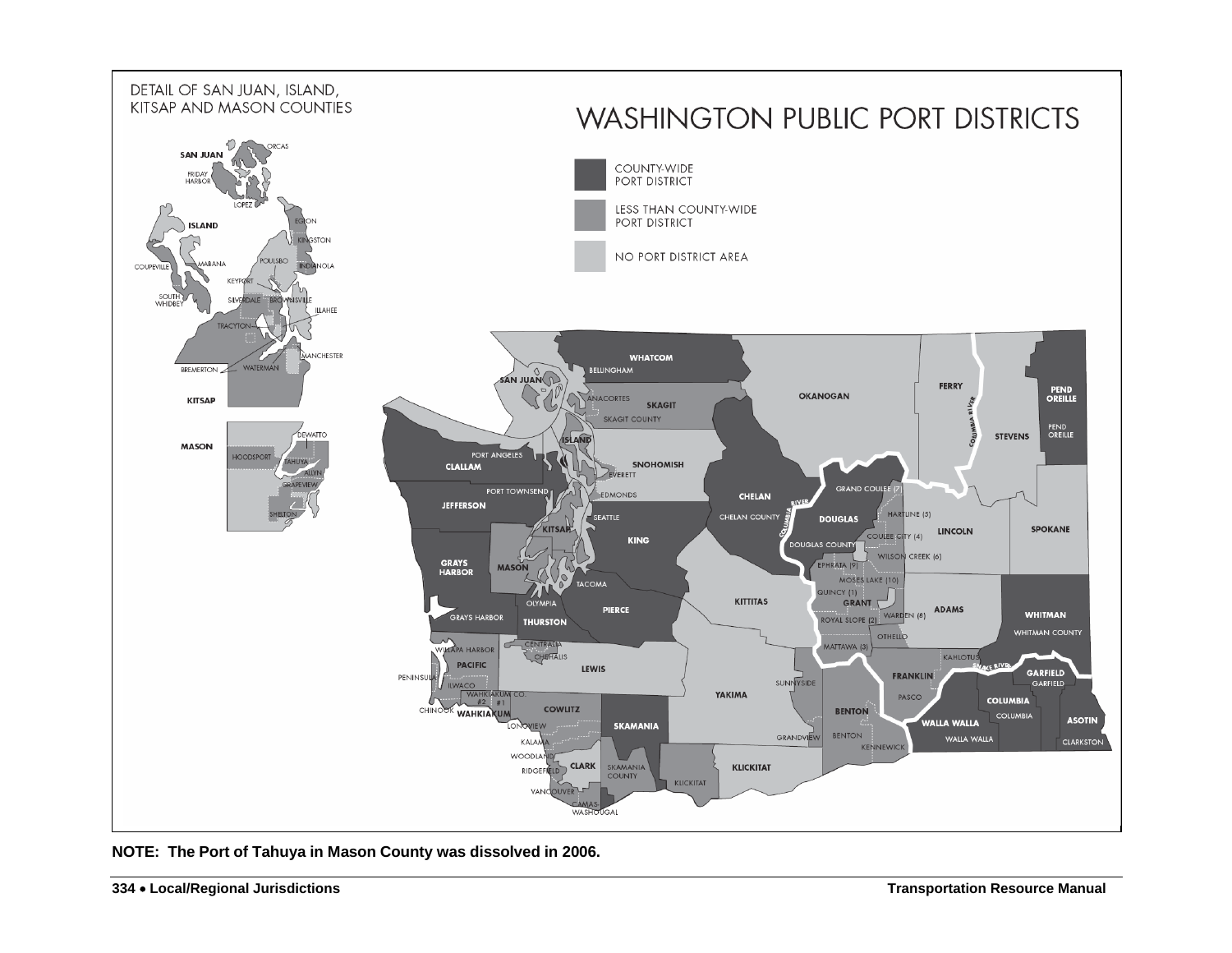# <span id="page-12-0"></span>JURISDICTION: **Public Transportation Systems**

RCW: See below

# BACKGROUND

- Organized as locally controlled, special-purpose governments to provide public transit services.
- 28 operating systems, each using one of seven different governance structures.
- Public Transportation Benefit Areas (PTBA) (RCW 36.57A)
	- 20 systems
	- Established by public transportation conference convened by the county legislative authority.
	- Up to nine elected officials selected by the governing boards of the county and the component cities (multicounty, up to 15).
	- Board of directors County elected members, mayors, and city councilmembers; citizen members permitted in Thurston County.
	- Additional authority for PTBA bordering Puget Sound to operate passenger-only ferry service, including additional tax sources. *(See Local Taxes section).*
- Metropolitan County (RCW 36.56)
	- One system: King County Metro
	- Must contain countywide metropolitan municipal organization (RCW 35.58)
	- County must have population of at least 210,000
- Cities (RCW 35.58.2721 and Chapter 35.95A RCW for city transportation authorities--monorail)
	- Three systems
	- Established by elected city officials
	- Operate public transit systems within corporate limits and to 15 miles beyond
	- Cities: Yakima, Everett, and Pullman
	- City Transportation Authority (monorail), cities with population over 300,000.
	- See Seattle Popular Monorail authority *(under Modes section).*
- County Transportation Authority (CTA) (RCW 36.57)
	- Two systems: Grays Harbor and Columbia County
	- Separate legal entities
	- Established by resolution of the county legislative body
	- Governing body is statutorily comprised of three county legislative members and three mayors.
	- Permits transportation of persons with special needs if public transit and ambulance service functions are not authorized first.
- Unincorporated Transportation Benefit Areas (UTBA) (RCW 36.57.100)
	- Garfield County only
	- Formed by county commission
	- Unincorporated areas only
- Regional Transportation Authority (RCW 81.112.030)
	- One created in Central Puget Sound in 1992, Sound Transit
	- Board consists of 18 members: 17 members are local elected officials and the  $18<sup>th</sup>$  member is the State Secretary of Transportation; local elected officials include mayors, city councilmembers, and county executives and councilmembers from within the Sound Transit District.
	- Operate or contract for commuter/express bus, commuter rail, and light rail.
- Special Needs Public Transportation Benefit Authority (RCW 36.57.130)
	- None have been established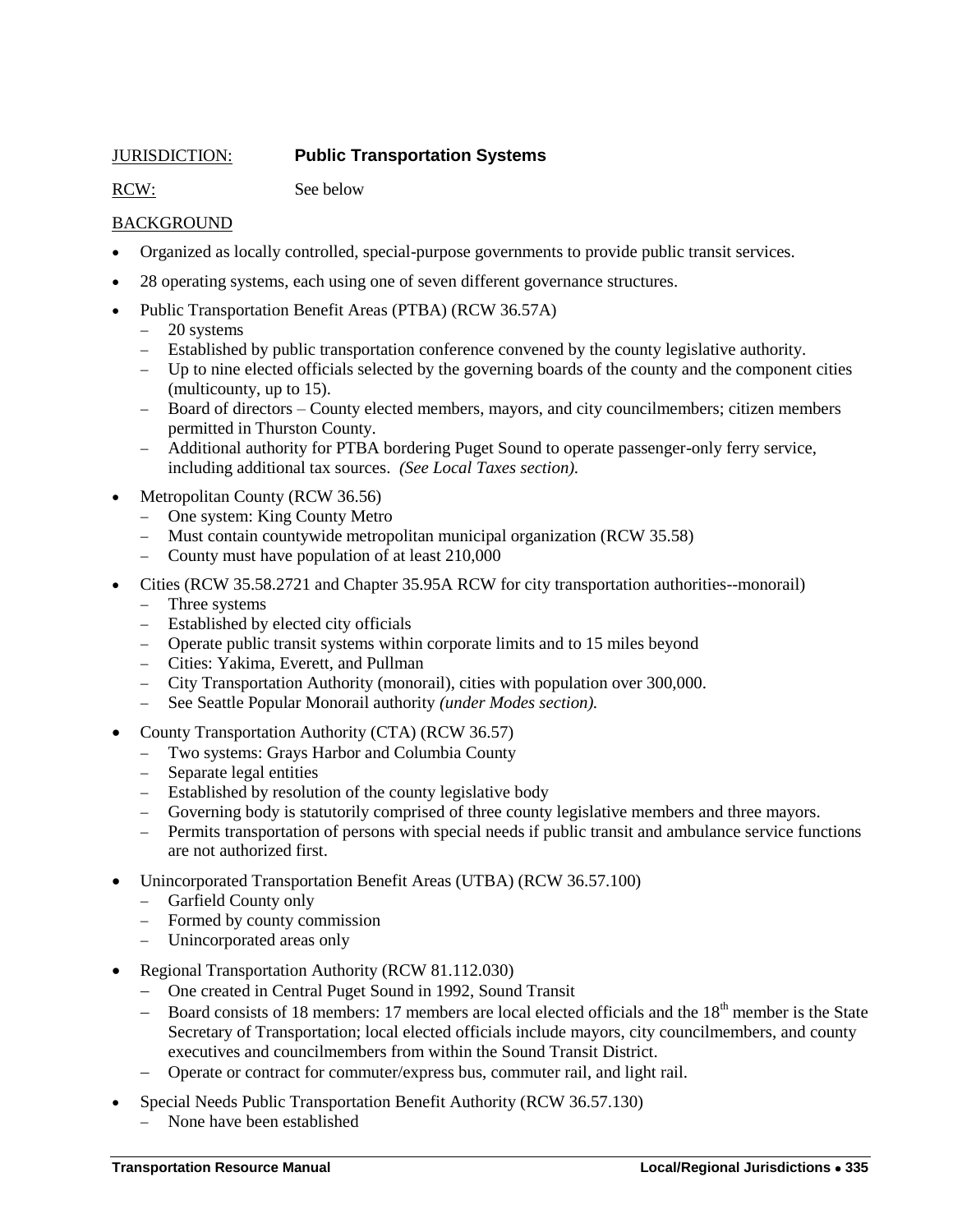# PROGRAM

- Primarily fixed route services in a specified geographic area (i.e., area of governance). In rural areas, transit agencies often provide deviated fixed route services to meet the needs of individuals unable to get to a routed service.
- The Americans with Disabilities Act (ADA) requires public transit agencies to provide accessible demand response transportation services complementary to the fixed route service for persons with functional disabilities.
- Sometimes provide transportation services or funding for the following:
	- Transportation demand management strategies in urban areas
	- Job access transportation for persons with disabilities or low incomes
	- Commute Trip Reduction activities in urban areas
	- Vanpool/carpool coordination
	- Vehicles for vanpools
	- Community vans
	- Ambulance service (CTA only)

# FUNDING

- Local tax options (require voters' approval)
	- $-$  Sales and use tax can levy up to 0.9%
	- Household cannot exceed \$1 per month for each housing unit; no transit agency is currently using this tax option.
	- Business and Occupation  $(B&O)$  no limit on the amount of tax; only the City of Pullman has levied a utility tax (equivalent to .314% sales tax).
	- Additional tax authority for PTBAs for passenger-only ferry service. *(See Local Taxes section)*
- Federal and state grant funds
- Farebox and pass revenues
- Contracts for service to community colleges, and/or universities; pass programs for schools.
- Advertising revenues
- High capacity transit taxes (require voters' approval)
	- $-$  Sales and use tax  $-$  up to 0.9%
	- Motor vehicle excise tax up to 0.8% (Repealed by I-776, except Sound Transit which collects 0.3% MVET since tax revenues are pledged against bonds).
	- $\equiv$  Employer tax up to \$2/month/employee
- City Transportation Authority (monorail)
	- Taxes (require voters' approval)
		- o Sales and use tax on car rentals Up to 1.944%
		- o Motor vehicle excise tax Up to 2.5% (includes authority for rental car tax)
		- $\circ$  Car tabs Up to \$100
	- Other revenue
		- o Revenues earned by activities not associated with public transportation services such as sales of maintenance services, rental of vehicles and buildings, nontransit parking lots, and investments.
		- o Revenue bonds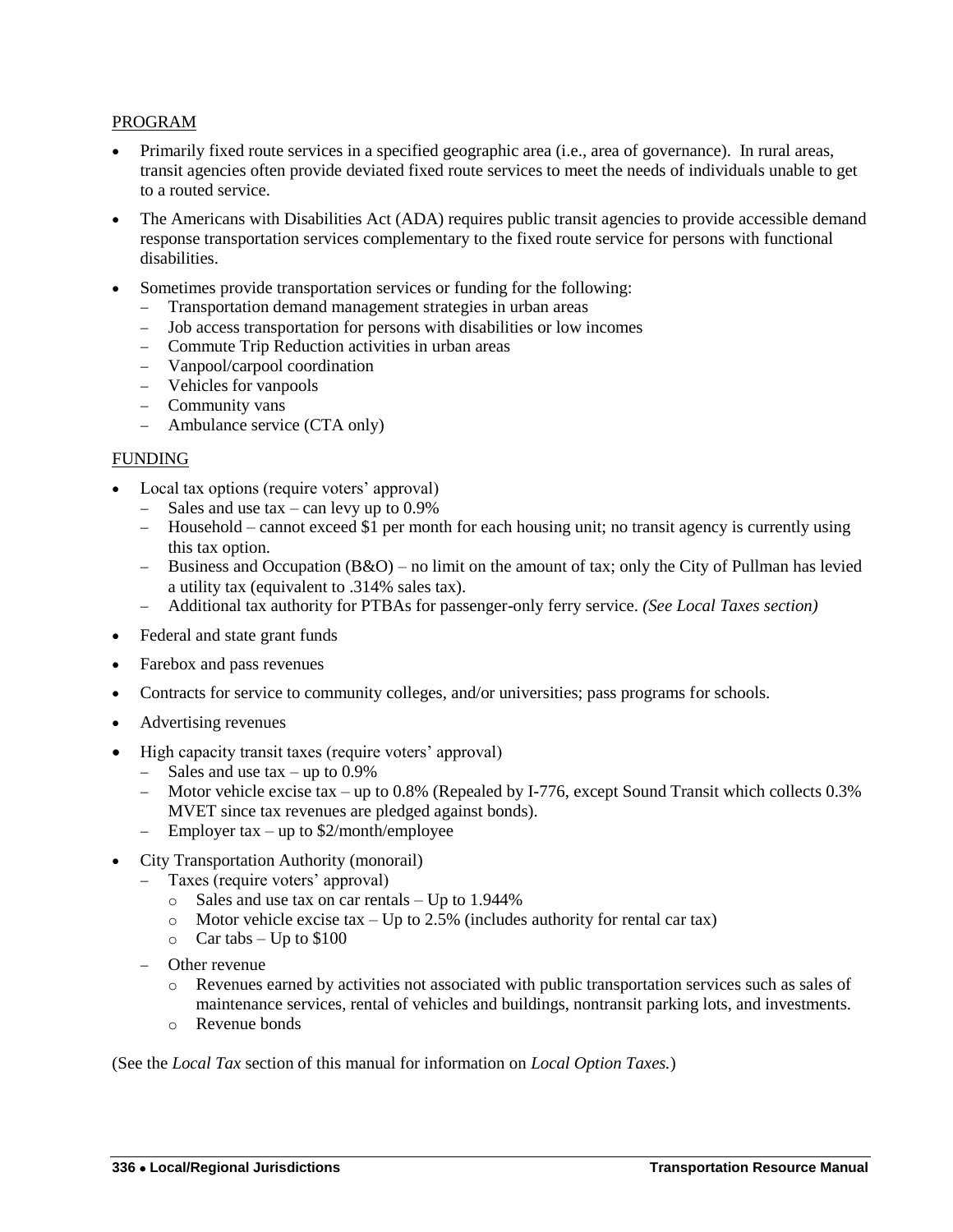# **Transit Agencies**

- <span id="page-14-0"></span>1) Asotin County Transit – Public transportation benefit area (PTBA) serving Asotin County
- 2) Ben Franklin Transit PTBA serving Benton and Franklin Counties
- 3) Clallam Transit System Countywide PTBA serving Clallam County
- 4) Columbia County Public Transportation County Transportation Authority (CTA) serving Columbia County
- 5) Community Transit PTBA serving urban and rural areas of Snohomish County
- 6) Community Urban Bus Service (CUBS) PTBA serving Kelso and Longview
- 7) C-TRAN PTBA serving urban communities and small cities of Clark County
- 8) Everett Transit System City operation
- 9) Garfield County Unincorporated county benefit area serving Garfield County
- 10) Grant Transit Authority Countywide PTBA serving Grant County
- 11) Grays Harbor Transportation Authority CTA serving entire county
- 12) Intercity Transit PTBA serving urban portions of Thurston County
- 13) Island Transit Countywide PTBA serving Island County
- 14) Jefferson Transit Authority Countywide PTBA serving Jefferson County
- 15) Kitsap Transit Countywide PTBA serving Kitsap County
- 16) Link PTBA serving Chelan County and a portion of Douglas County
- 17) Mason County Transportation Authority Countywide PTBA serving Mason County
- 18) King County Metro Transit Metropolitan county serving King County
- 19) Pacific Transit System Countywide PTBA serving Pacific County
- 20) Pierce Transit PTBA serving Pierce County
- 21) Pullman Transit City operation
- 22) Skagit Transit PTBA serving Skagit County
- 23) Sound Transit Regional Transit Authority serving urban areas of King, Pierce, and Snohomish counties
- 24) Spokane Transit Authority PTBA serving Spokane County
- 25) Twin Transit PTBA serving Centralia and Chehalis
- 26) Valley Transit PTBA serving Walla Walla County
- 27) Whatcom Transportation Authority PTBA serving Whatcom County
- 28) Yakima Transit City operation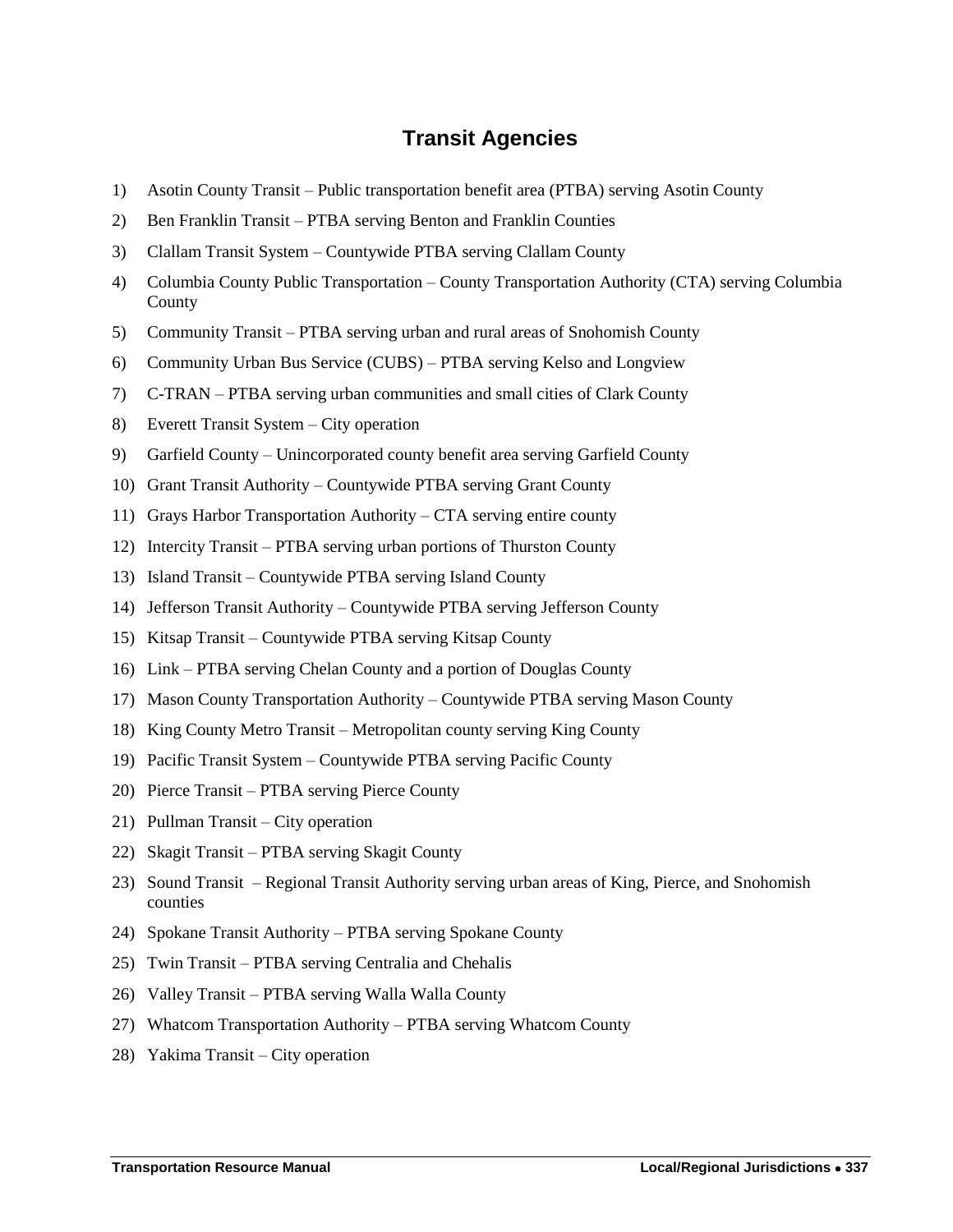# **Washington State Public Transportation Transit Authorities**



#### Legend Transit Systems

System Boundary

- City Systems
- Regional Transit Authority
- 1 Asotin County Transit
- 2 Ben Franklin Transit
- 3 C-TRAN (Clark)
- Clallam Transit System 4.
- 5 Columbia County Public Transportation
- 6 Community Transit (Snohomish)
- Community Urban Bus Service (CUBS) 7.
- 8 Everett Transit
- 9 Garfield County Public Transportation
- 10 Grant Transit
- 11 Grays Harkor Transportation Authority
- 12 Intercity Transit (Thurston)
- 13 Island Transit
- 14 Jefferson Transit Authority
- 15 King County Metro Transit
- 16 Kitsap Transit
- 17 Link Transit (Chelan/Douglas)
- 18 Mason County Transportation Authority
- 19 Pacific Transit
- 20 Pierce Transit
- 21 Pullman Transit 22 Skaqit Transit
- 23 Sound Transit
- 24 Spokane Transit Authority
- 25 Twin Transit (Lewis)
- 26 Valley Transit (Walla Walla)
- 27 Whatcom Transportation Authority
- 28 Yakima Transit

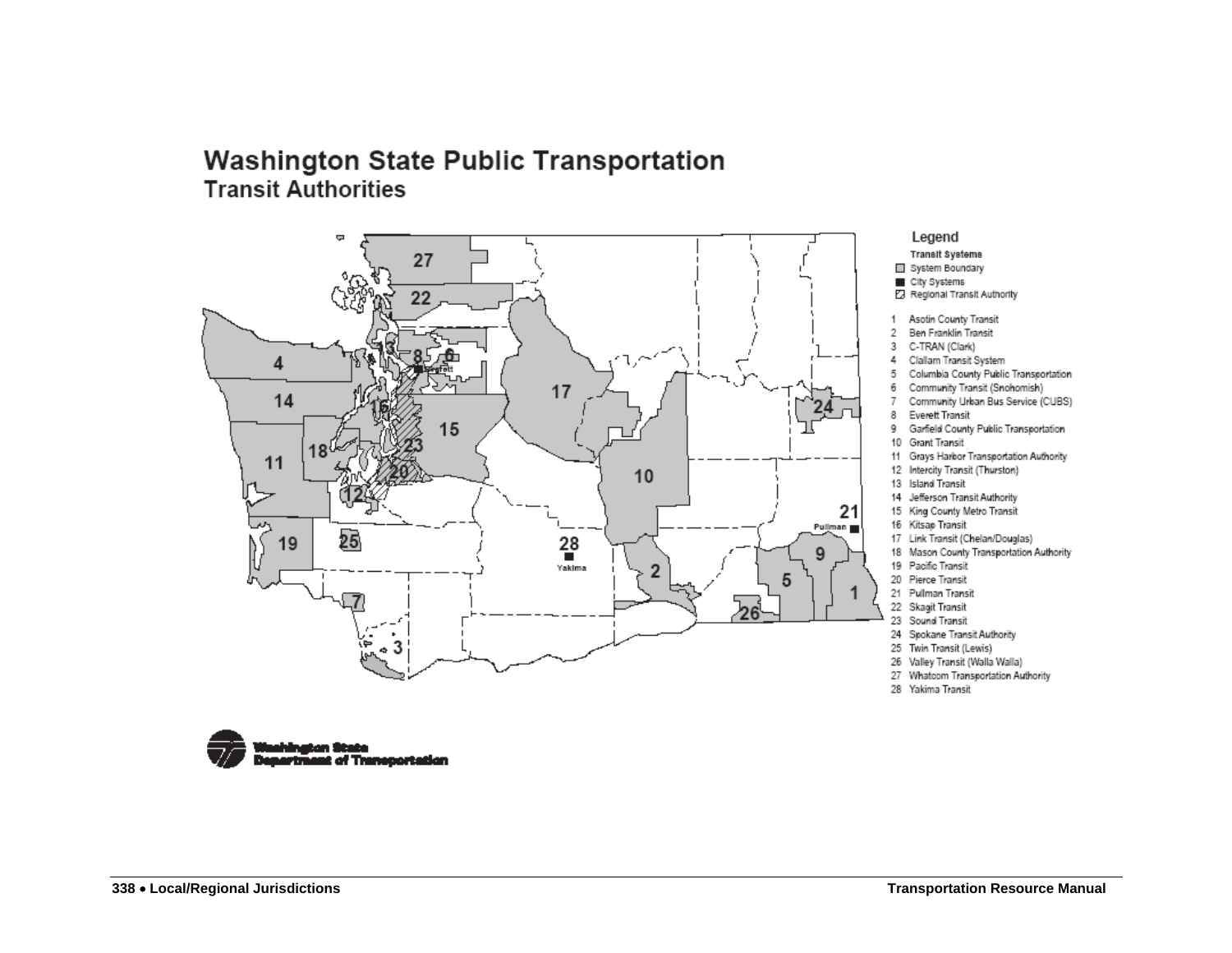# <span id="page-16-0"></span>JURISDICTION: **Sound Transit-The Central Puget Sound**

RCW: 81.112.030

# **BACKGROUND**

- Separate legal entity
- Formed by vote of county councils of two or more contiguous counties Approved by King, Pierce, and Snohomish counties in 1993
- Authorized in King, Pierce, and Snohomish counties only and may include all or portions of counties
- Eighteen-member governing board composed of city and county elected officials appointed by county executives and the Secretary of the Washington State Department of Transportation, with at least half of local officials serving on transit boards in member counties.

# PROGRAM

- To provide new high capacity transportation services for the Central Puget Sound region.
	- Intercity bus operations and facilities (Regional Express) contracted through Community Transit, King County Metro Transit, and Pierce Transit.
	- Light rail operations (Link Light Rail) in Tacoma and Seattle SeaTac
	- Commuter rail operations (Sounder) between Seattle and Tacoma and Everett contracted through BNSF, maintenance through Amtrak.

# FUNDING

- High capacity transit tax options (must be voter approved)
	- Sales and use tax up to 0.9%
	- Motor vehicle excise tax up to 0.8%**\*** (includes authority for rental car sales tax)
	- Employer tax up to \$2/month/employee *\* Revoked with the passage of I-776; however, the tax rate is still imposed at the rate of 0.3% since those revenues have been pledged for bond indebtedness*
	- Other revenue:
		- ◆ Farebox
		- General obligation bonds
		- ◆ Revenue bonds
		- ◆ Federal grants

(See the *Local Tax* section of this manual for information on *Local Option Taxes.*)

# APPROVAL OF SOUND TRANSIT (formally Regional Transit Authority)

- Vote in November 1996 approved plan and authorized funding within the urban areas of King, Pierce, and Snohomish counties. The vote passed by about 57%.
- The current voter-approved Sound Transit plan includes the following:
	- A 1.6-mile light rail line in downtown Tacoma.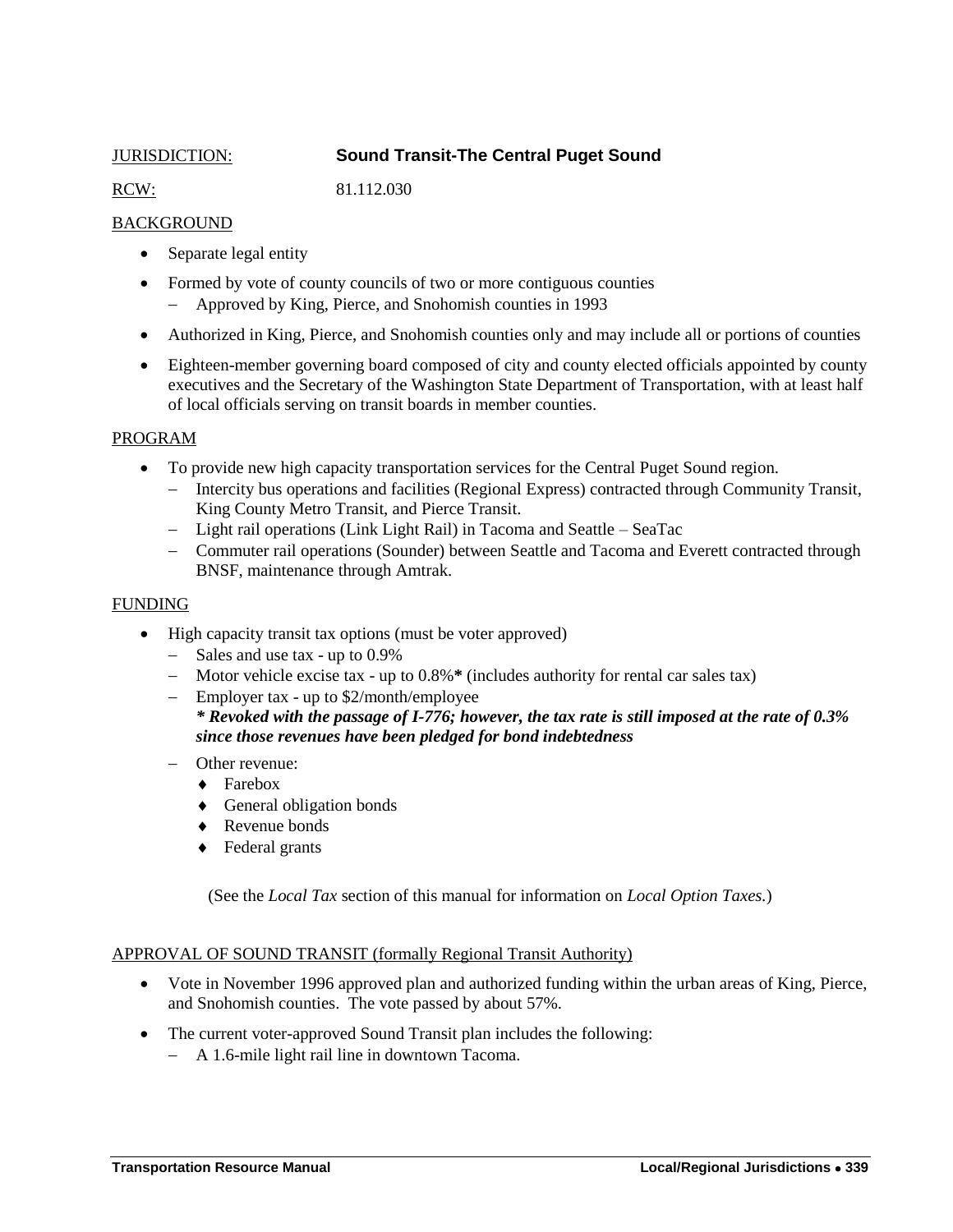- About 24 miles of new light rail from Seattle to SeaTac. An initial 14 mile segment between downtown Seattle and South 154th Street began construction in 2003. The line, now 15.6 miles, extends to Sea-Tac airport and is scheduled to open in 2009.
- A 3.1 mile University extension, from downtown via Capital Hill to the University of Washington at Montlake, is now being designed. Sound Transit is seeking \$750 million in Federal grants funds to match local funds, and if received, construction on the extension is intended to start in 2008 or 2009. Service would begin on this segment in 2016.
- Nineteen new Regional Express bus routes serving King, Pierce and Snohomish counties. All the routes are in service as of October 2002.
- More than 82 miles of commuter rail from Lakewood and Tacoma to Seattle and from Everett to Tacoma. Service between Tacoma and Seattle began in the fall of 2000. Service between Seattle and Everett began December 2003.
- Five HOV lane direct access ramps have been completed, with four in design or construction. Several other transit centers, including Bellevue and Federal Way are complete and numerous parkand-ride lots have been developed.
- Funding plan approved by voters
	- 0.4% sales and use tax
	- 0.3% motor vehicle excise tax (revoked with the passage of I-776, but still being collected due to the pledge of tax revenues for bonds)
	- Both taxes took effect April 1, 1997

# FUTURE ACTIONS

 Sound Transit is now developing a Phase II plan which includes extension of the Link light-rail system and other system improvements. This plan will be submitted to voters who reside within Sound Transit's boundaries on the November 2008 ballot.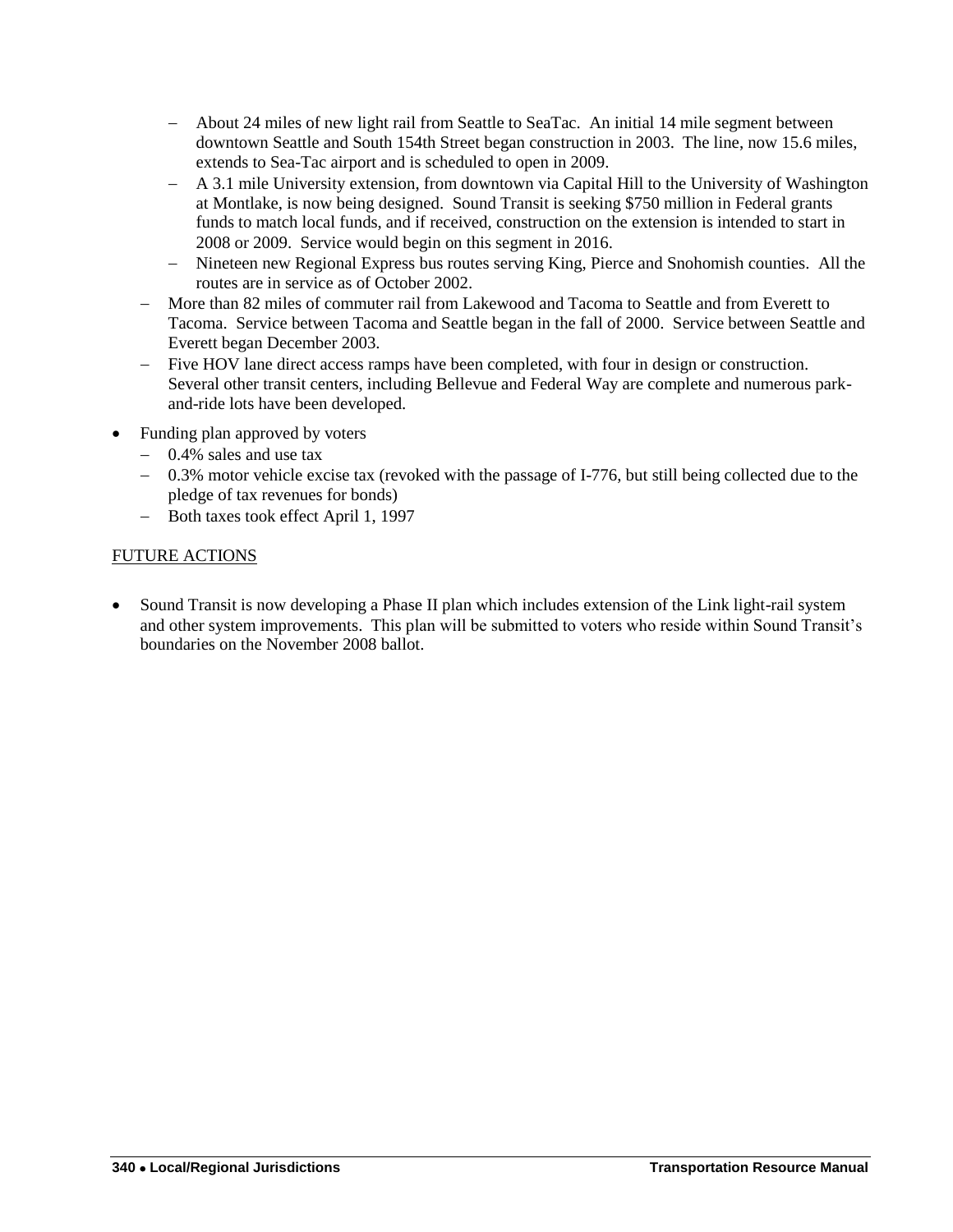# <span id="page-18-0"></span>JURISDICTION: **Regional Transportation Planning Organizations**

RCW: 47.80

# BACKGROUND

- In order to ensure local and regional coordination, cities and counties are authorized to create Regional Transportation Planning Organizations (RTPOs).
- RTPOs are formed through the voluntary association of local governments within a county or within geographically contiguous counties. Each organization must meet the following criteria:
	- Encompass at least one complete county.
	- Have a population of at least 100,000 or contain a minimum of three counties.
	- Have as members all counties within the region, and at least 60% of the cities and towns within the region, representing a minimum of 75% of the cities' and towns' populations.
- Once formed, a lead planning agency must be designated to coordinate preparation of the Regional Transportation Plan and carry out the other responsibilities of the RTPO. (One RTPO, QuadCo, rotates this responsibility.)
- RTPOs must have a policy board with representatives from major employers, the Washington State Department of Transportation (WSDOT), transit districts, ports, and member counties and cities. Under RCW 47.80.040, any members of the House of Representatives or the state Senate are considered ex officio, nonvoting policy board members.
- RTPOs invite tribal nations to participate in their transportation planning process.
- Fourteen RTPOs have been formed, including 38 of 39 counties (San Juan County is not yet a member and is exploring becoming part of the Skagit-Island RTPO).
- In urbanized areas, the lead planning agency for the RTPO is the same as the Metropolitan Planning Organization (MPO) designated for federal transportation planning purposes (RCW 47.80.020).

# PROGRAM

- Establish guidelines and principles pursuant RCW 47.80.026 that provide specific direction for the development and evaluation of the transportation elements of local comprehensive plans.
- Prepare and periodically update a transportation strategy for the region.
- Prepare a Regional Transportation Plan as set forth in RCW 47.80.030 that is consistent with applicable countywide planning policies for those counties fully planning under the Growth Management Act (GMA) (RCW 36.70A).
- Certify that the transportation elements of comprehensive plans adopted by counties, cities, and towns within the region reflect the guidelines and principles developed by the RTPO and are consistent with the Regional Transportation Plan.
- Where appropriate, certify that countywide planning policies are consistent with the Regional Transportation Plan.
- Develop a six-year regional transportation improvement program in cooperation with WSDOT, operators of public transportation services, and local governments in the region.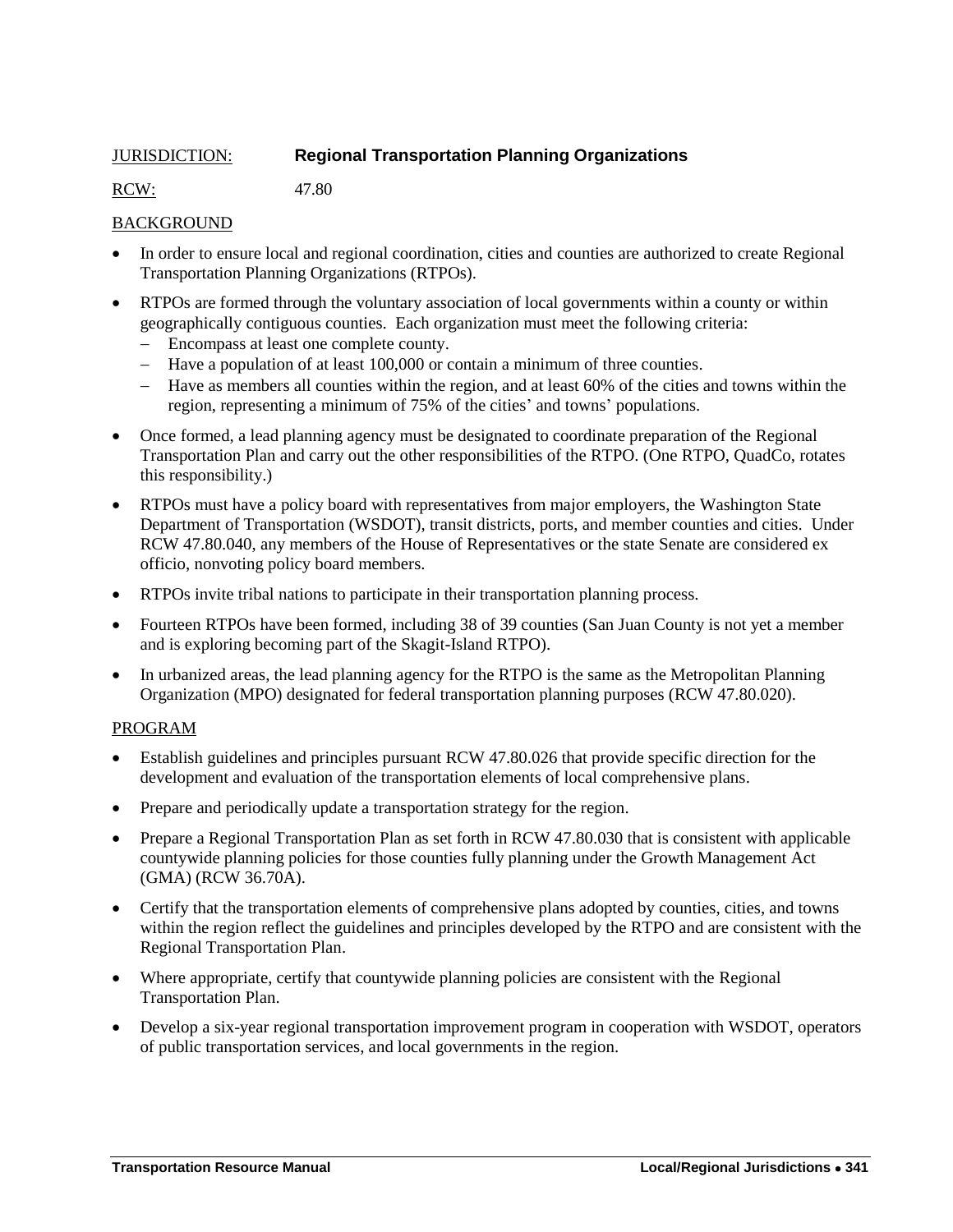- Certify that the six-year capital facility plans (RCW 36.70A.070) developed by cities and counties for street and road improvements and six-year capital and service improvement plans developed by transit agencies are consistent with the regional transportation plan.
- Review level of service methodologies used by cities and counties planning under the GMA to promote a consistent regional evaluation of transportation facilities and corridors. Work with cities, counties, transit agencies, WSDOT, and others to develop level of service standards or alternative measures (RCW 47.80.023).
- Review the regional transportation plan biennially for currency and send documentation of the review to WSDOT.
- WSDOT has the following responsibilities:
	- Establish minimum standards for regional transportation plans. (These standards are provided by WAC 468-86; further requirements of regional transportation plans are defined by the GMA, RCW 36.70A.)
	- Facilitate coordination between RTPOs.
	- Provide general administrative oversight.
	- Identify and jointly plan improvements and strategies within corridors providing regional or statewide movement of people and goods, through the regional planning process and state planning efforts (per RCW 47.01.071).

# FUNDING

The Legislature appropriated \$4.4 million to WSDOT from the Motor Vehicle Account (State) in the 2007–09 Biennium for the RTPO program. This appropriation was distributed, as agreed to among the WSDOT and RTPOs, in two parts:

- \$2.4 million was distributed among the RTPOs for regional transportation planning. Each RTPO received \$15,000 for each county within the RTPO; the remainder was distributed based on a population formula (one-half on a per capita basis of total population and one-half on a per capita basis of the rural population in each RTPO).
- \$2 million was distributed among the RTPOs for participation in statewide long-range transportation planning. Each RTPO received a portion dependent upon the type: Transportation Management Areas  $(TMAs) - $50,000$ ; MPOs  $- $30,000$ ; and Rural RTPOs  $- $10,000$ ; with the remainder distributed on a per capita basis.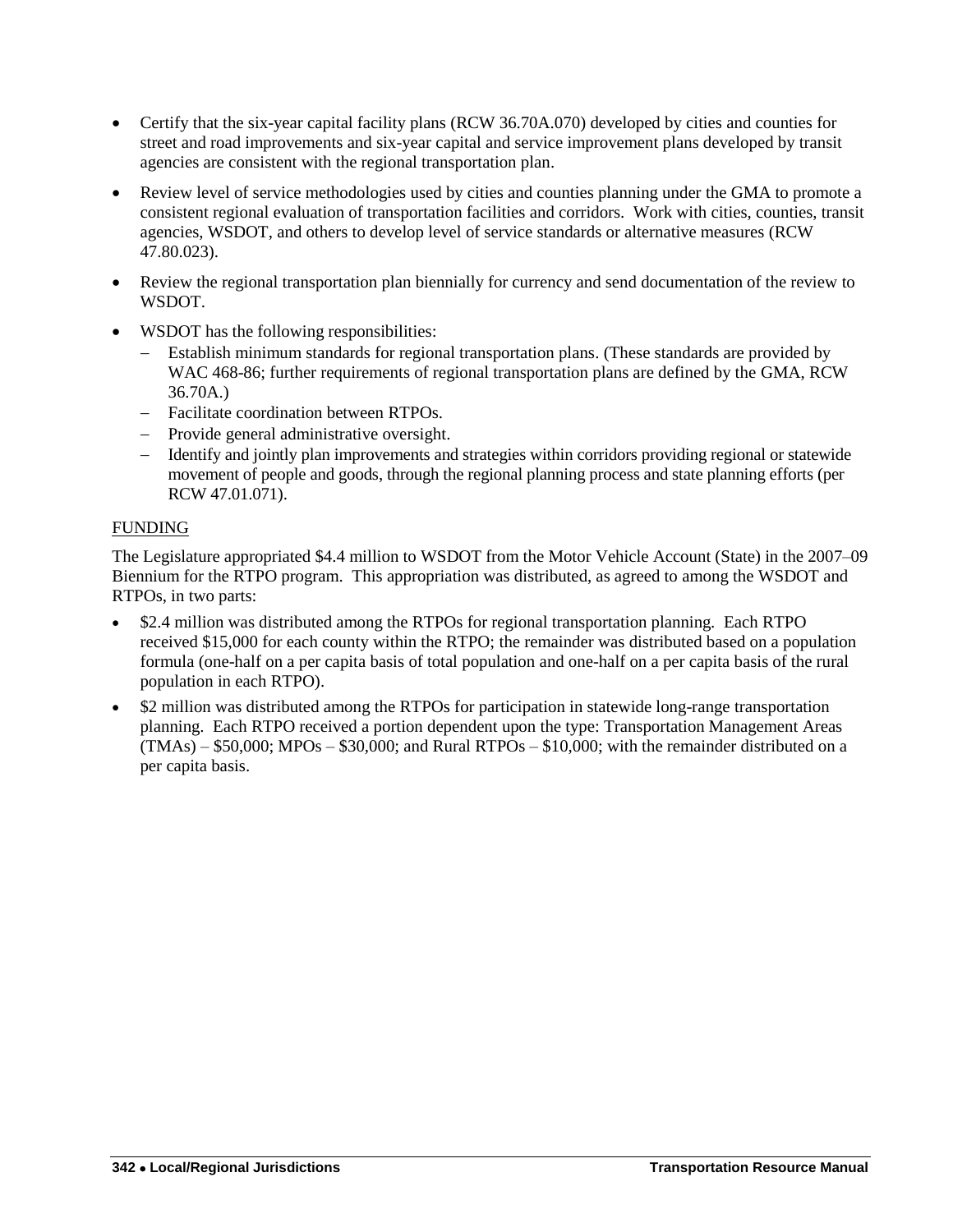# Regional Transportation Planning Organizations

<span id="page-20-0"></span>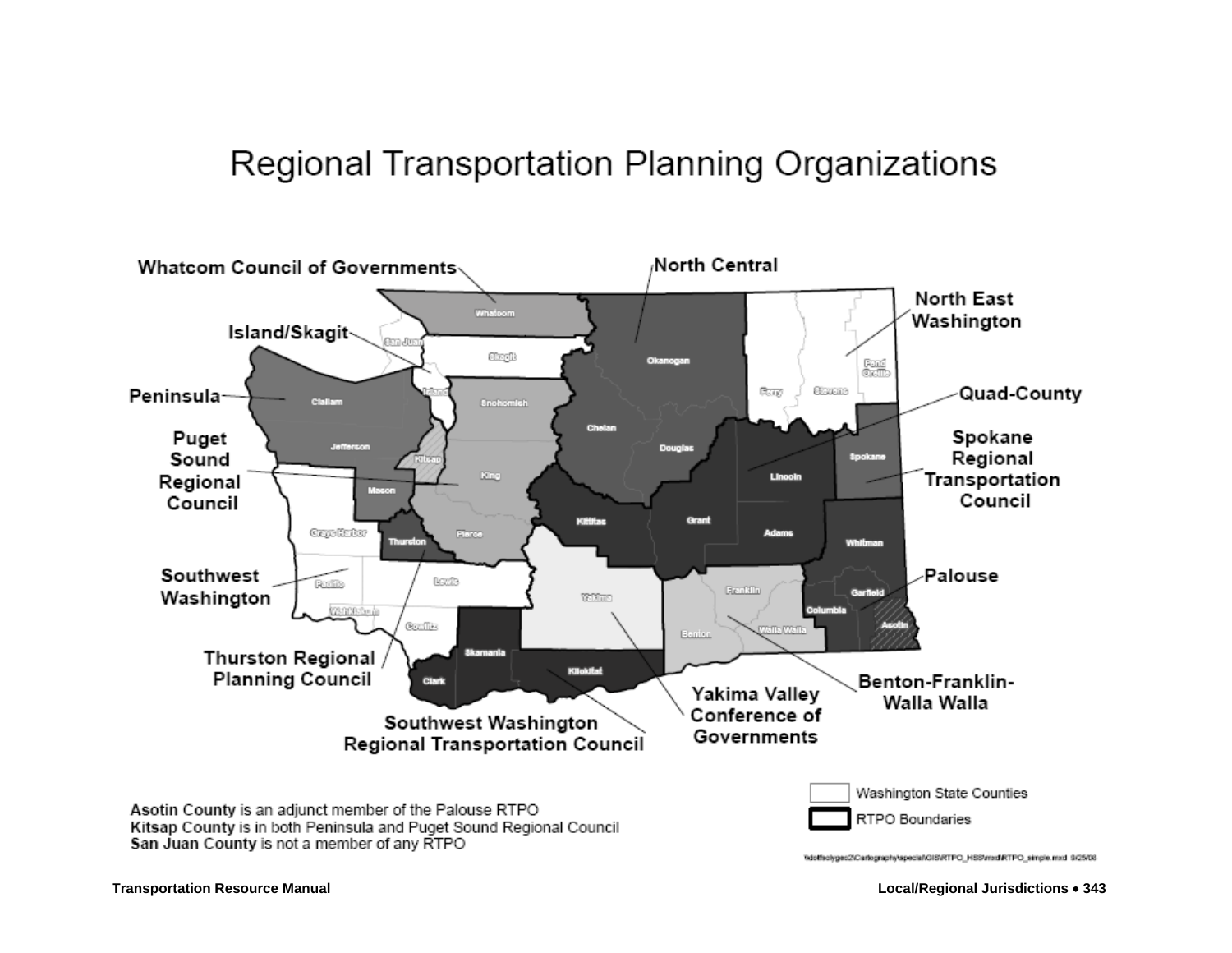# <span id="page-21-0"></span>JURISDICTION: **Transportation Benefit Districts (TBD)**

# RCW: 36.73

# BACKGROUND

- Cities, towns and counties may establish TBDs to fund capital improvements and operation of city streets, county roads and state highways, high capacity transportation systems, public transportation, and other transportation programs of regional or statewide significance including transportation demand management.
- Counties or cities may create a TBD through interlocal agreement. The areas may include multiple jurisdictions, including all or portions of transit district or port districts, with the approval of those agencies.
- A city TBD may include areas of another city or unincorporated area with approval of the governing jurisdiction.
- A district may not be formed in King, Pierce or Snohomish counties prior to December 1, 2007.
- Creation of the district requires a public hearing and a finding of public interest for formation.
- The Governing body is legislative authority of the city or county creating the district, acting in an ex-officio capacity. A multi-agency district must have at least a five member governing body, with at least one member from each participating jurisdiction.
- Interlocal agreement is provided for multi-jurisdiction districts and the electors are all residents within the district.
- Ownership of the facilities revert to appropriate jurisdictions after improvements are made.
- Existing TBDs in the state include: Point Roberts in Whatcom County, Liberty Lake near Spokane, Ridgefield in Clark County, and Sequim in Clallam County.

# FUNDING

- Single-year, voter-approved excess property tax levies
- Multi-year, voter-approved levies for bond redemption
- General obligation bonds
- A voter approved sales tax of up to 0.2%, which may not exceed a ten-year period without voter reauthorization
- $\blacklozenge$  A \*voter approved motor vehicle license renewal fee of up to \$100 (\*except for passenger only ferry transportation improvements, up to \$20 may be imposed without voter approval if imposed in a jurisdiction-wide TBD)
- With voter approval, vehicle tolling; however, tolls on state routes must be administered by WSDOT. All tolls must be approved by the Transportation Commission.
- LID formation
- Late-comer fees
- Commercial and industrial development fees related to transportation projects
- Acceptance of gifts, grants, and donations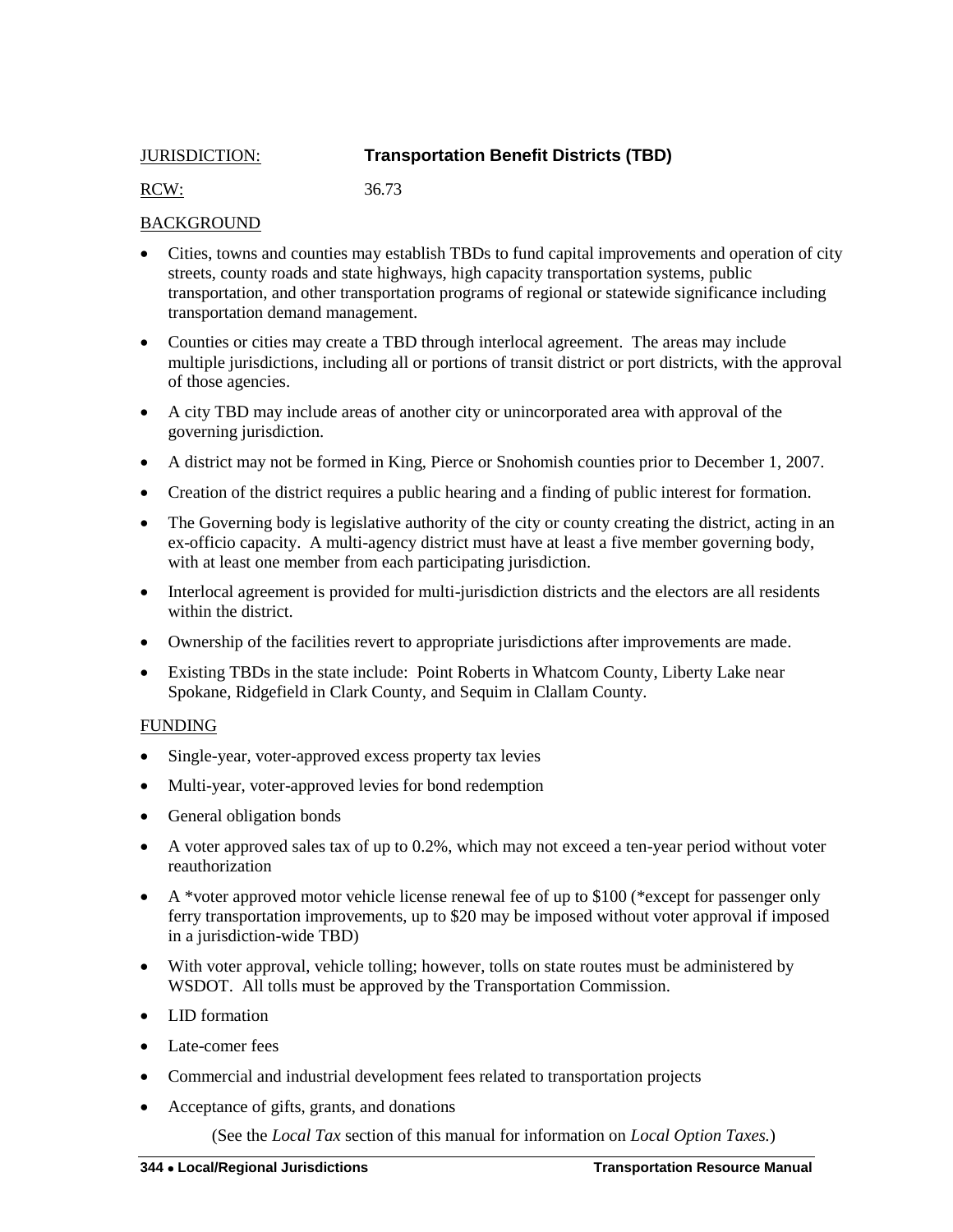<span id="page-22-0"></span>

# JURISDICTION: **Regional Transportation Investment District (RTID)**

RCW: Chapter 36.120

# BACKGROUND

- Objective is to permit a region, the King, Pierce and Snohomish county area, to form a special district to plan and finance improvements to highways of statewide significance.
- The RTID would be a separate legal entity.
- The district is formed by vote of county councils of two or three contiguous counties, which then must be approved by voters living within area.
- Authorized in King, Pierce, and Snohomish counties only, and must include: for a district formed prior to December 1, 2007, at least two contiguous counties; and after December 1, 2007, a district may include one or two or more contiguous counties. The district is encouraged to include at least the portion of each member county located within a regional transit authority serving that county.

# FORMATION

- Planning Committee formation required by the county councils of the three counties, (occurred in 2002). The committee membership is comprised of county council members of each county. Decisions are made by 60% majority vote based on proportional representation. Secretary of Transportation serves as non-voting member. Seven-member executive board. Planning committee may dissolve with two-thirds weighted vote.
- Planning Committee develops plan for improvements and submits plan to county councils. If a county opts not to participate in the district, but two contiguous counties do proceed, plan is redefined and submitted back to participating counties. If counties adopt plan, plan is submitted to voters.
- Governing board is comprised of county council members of member counties with proportional voting.
- The Plan developed by the Planning Committee was required to go on the November 2007 General Election ballot, along with a Sound Transit Phase II proposal. Both plans were required to be approved by the voters for either to be validated. The voters rejected this joint proposal, therefore the proposed RTID was not formed.

# ELIGIBLE PROJECTS

- Capital improvements to highway of statewide significance (HSS) that adds a lane or new lanes, repairs or replaces a lane or lanes damaged by the 2001 earthquake;
- Capital improvements to all or portions of a HSS including an extension, and may include certain multi-modal capital improvements including approaches, HOV lanes, flyover ramps, park and ride lots, bus pullouts, vanpool vans and transportation system management improvements;
- Up to 10% of funds may be for capital improvements to all or portions of a city street, county road or existing highway or new highway that intersects with an HSS if: the project is included in a plan that adds capacity to a HSS; the DOT Secretary finds that the project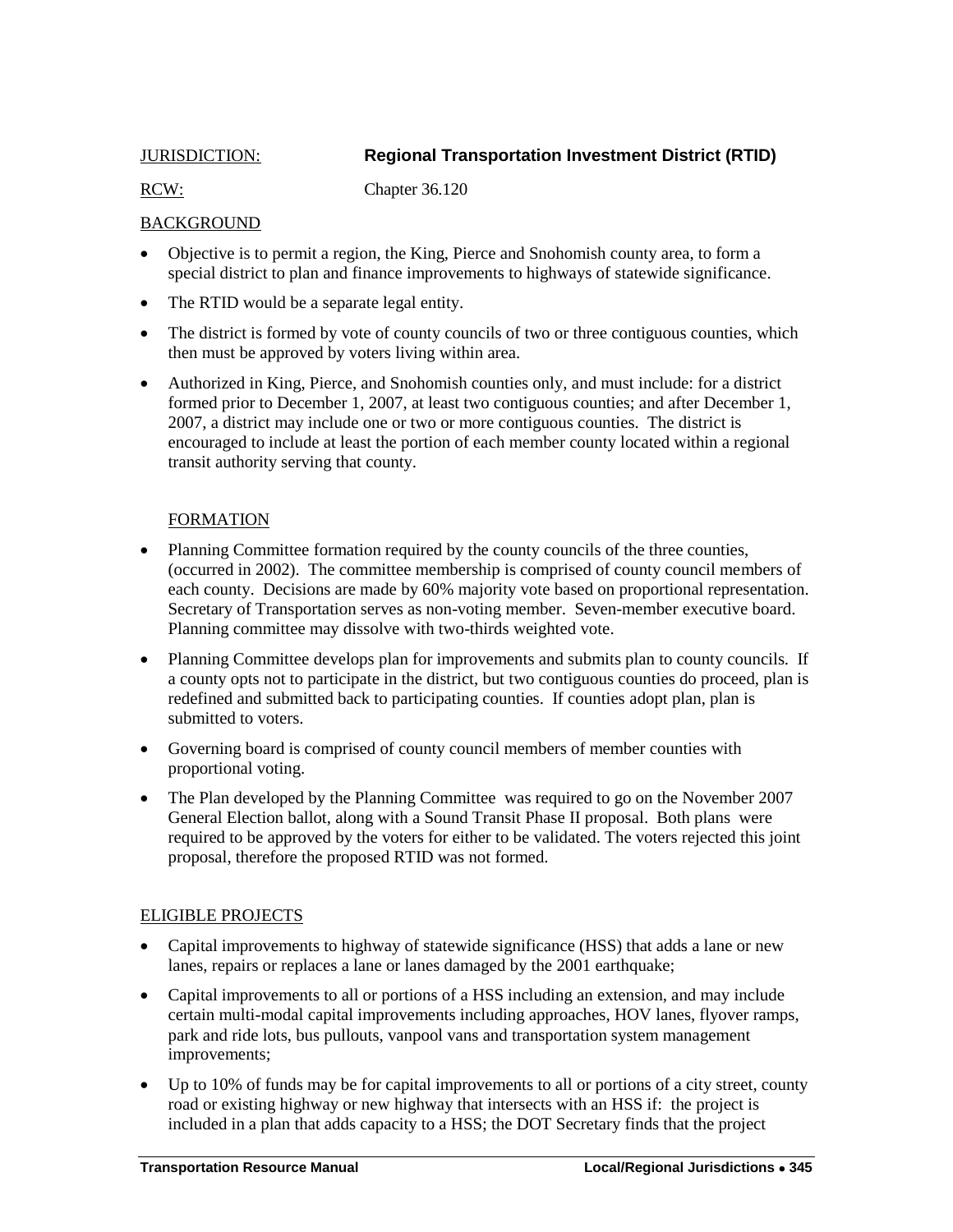would better relieve congestion than the same expenditure on the HSS; 15 percent of the cost is paid by the local jurisdiction; and the RTID contribution may not exceed \$1 Billion.

 No funds may be used for operation, preservation or maintenance of the facility except for toll facilities where tolls have been pledged to finance facilities and for traffic mitigation for projects in the investment plan.

# FUNDING

- RTID tax options: (must be voter approved)
	- Sales and use tax up to  $0.1\%$
	- Vehicle registration fee up to \$100/year
	- Local option fuel tax at 10% of the state fuel tax rate
	- Parking tax
	- Tolls on facilities identified in the Improvement Plan, and as approved by the State. Transportation Commission
	- \$2/month/employee tax
	- 0.8% Motor Vehicle Excise Tax

(See the *Local Tax* section of this manual for information on *Local Option Taxes.*)

# ACCOUNTABILITY & OTHER FEATURES

- Accountability including: public vote on projects and taxes; process to address project cost escalation; district does not own projects; and limit of 3% of design/construction costs may go to administration.
- Agency and taxes imposed sunset after projects are constructed and debt is retired. Limited RTID staff, DOT provides staff support.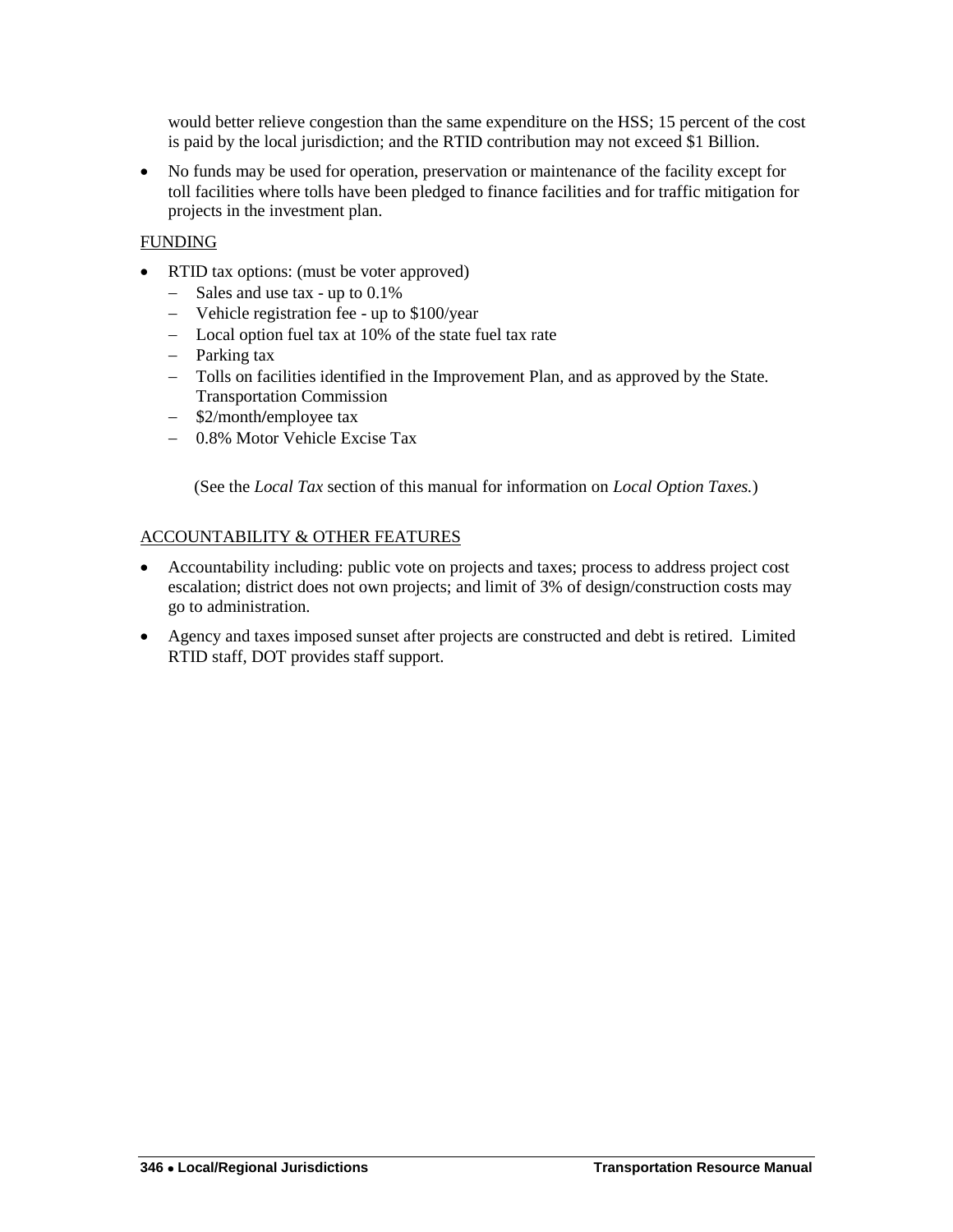# <span id="page-24-0"></span>JURISDICTION: **Seattle Popular Monorail Authority -- The City of Seattle Boundary--Now Dissolved**

RCW: Chapter 248, Laws of 2002 (Chapter 35.95A, RCW)

# BACKGROUND

- Separate municipal corporation
- Formed in a city with a population greater than 300,000 in one of two ways:
	- By an ordinance by the city council and approved by a majority vote of city voters; or
	- $-$  By a petition submitted by the citizens of the city and approved by a majority vote of city voters
- Includes the territory within a city
- Authorized in the City of Seattle only

### PROGRAM

- To provide a public monorail function in the City of Seattle
	- Will provide five monorail lines
	- The Green Line, the first line, will be 14 miles long and run from Ballard and West Seattle to downtown. There will be 19 stations along the line.

### FUNDING

- Taxes (must be voter approved)
	- Motor vehicle excise tax on vehicle re-licensing up to 2.5% (excludes new vehicles)
	- Sales and use tax on retail car rentals up to 1.944%
	- Car tab fee upon vehicle re-licensing  $-$  up to \$100
- Other revenue and revenue options available
	- Fares
	- Excess levies on property
	- General obligation bonds
	- Revenue bonds
	- Regular property taxes

# APPROVAL OF SEATTLE POPULAR MONORAIL AUTHORITY (formally City Transportation Authority CTA))

- Vote in November 2002 within the City of Seattle approved the creation of the CTA, the plan to build the green line, and funding. The vote passed by 50.23%.
- The Seattle Popular Monorail Authority plan approved by voters includes the following:
	- An initial 14-mile monorail line from Ballard and West Seattle to downtown Seattle. Service was expected to begin in December 2007
	- Four additional lines were planned to be proposed totaling 44 miles
	- Initiative 83, the monorail recall, was defeated by voters in November 2004
- Funding plan approved by Seattle voters
	- 1.4% motor vehicle excise tax on vehicle re-licensing
	- Collection of the motor vehicle excise tax began in June 2003 and was set at .85% for the initial planning year. The full 1.4% began being assessed on vehicles with renewal dates of June 1, 2004 and later. (Now repealed)